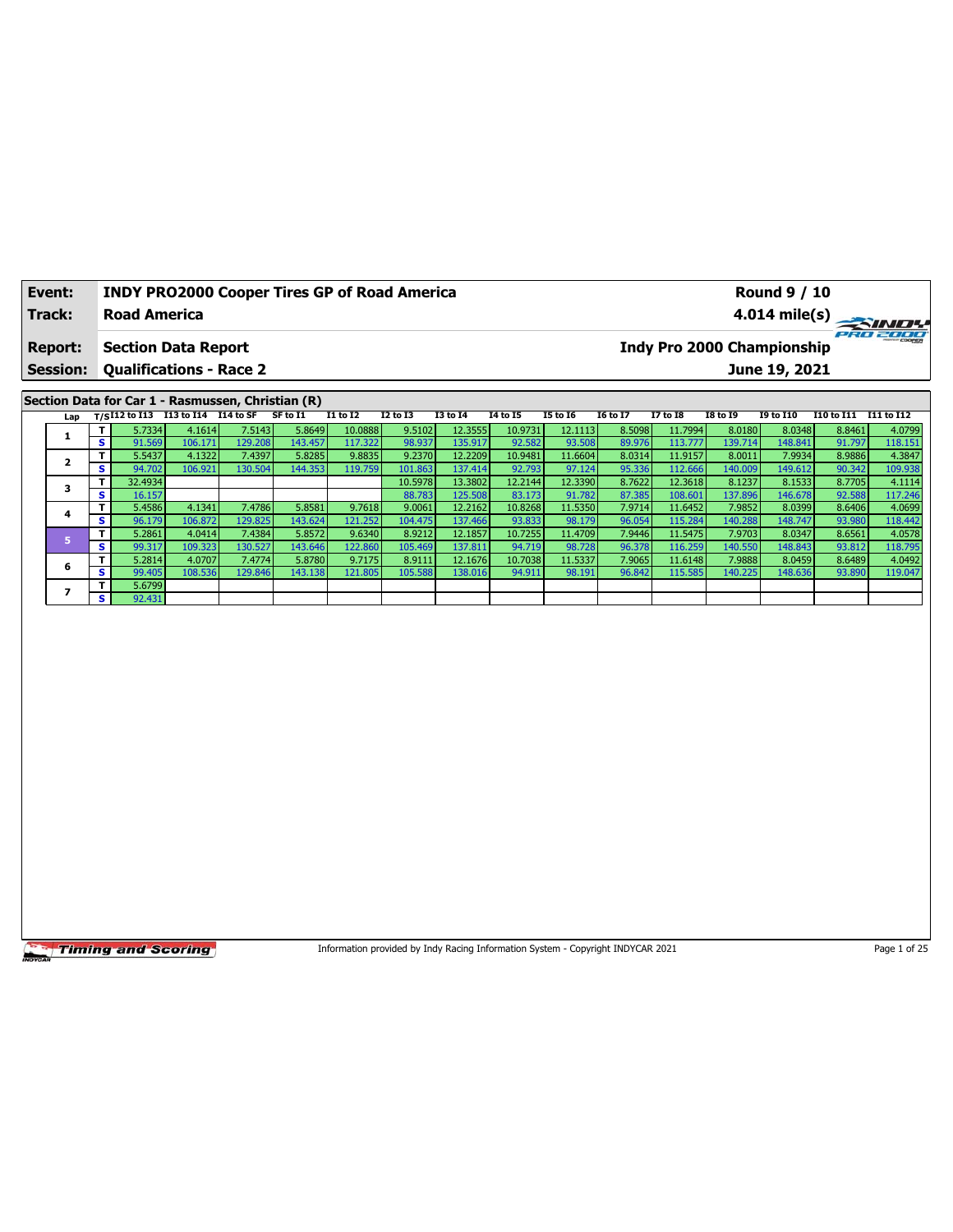| Event:          | <b>INDY PRO2000 Cooper Tires GP of Road America</b>  | Round 9 / 10                                            |
|-----------------|------------------------------------------------------|---------------------------------------------------------|
| <b>Track:</b>   | <b>Road America</b>                                  | $4.014 \text{ mile(s)} \rightarrow 4.014 \text{ miles}$ |
| <b>Report:</b>  | <b>Section Data Report</b>                           | PRO 2000<br><b>Indy Pro 2000 Championship</b>           |
| <b>Session:</b> | <b>Qualifications - Race 2</b>                       | June 19, 2021                                           |
|                 | Section Data for Car 1 - Rasmussen, Christian (R)    |                                                         |
| $Lap$ T/S $Lap$ | SF to PI<br>PI to PO<br>PO to SF<br><b>PIA to PO</b> |                                                         |

|  | 1              | т | 127.6009 |          | 137.3492 |          |          |
|--|----------------|---|----------|----------|----------|----------|----------|
|  |                | s | 113.247  |          | 99.079   |          |          |
|  | $\overline{2}$ | т | 126.2089 |          |          | 167.2234 |          |
|  |                | s | 114.496  |          |          | 85.484   |          |
|  | з              | т | 552.0066 | 379.1679 | 131.7799 |          | 394.7839 |
|  |                | s | 26.178   | 2.615    | 103.266  |          | 3.855    |
|  |                | т | 124.6275 |          |          |          |          |
|  | 4              | s | 115.949  |          |          |          |          |
|  |                | т | 123.7714 |          |          |          |          |
|  | 5<br>6         | s | 116.751  |          |          |          |          |
|  |                | т | 123.9953 |          |          | 150.2506 |          |
|  |                | s | 116.540  |          |          | 95.141   |          |
|  |                | т |          |          |          |          |          |
|  |                | s |          |          |          |          |          |

Information provided by Indy Racing Information System - Copyright INDYCAR 2021 Page 2 of 25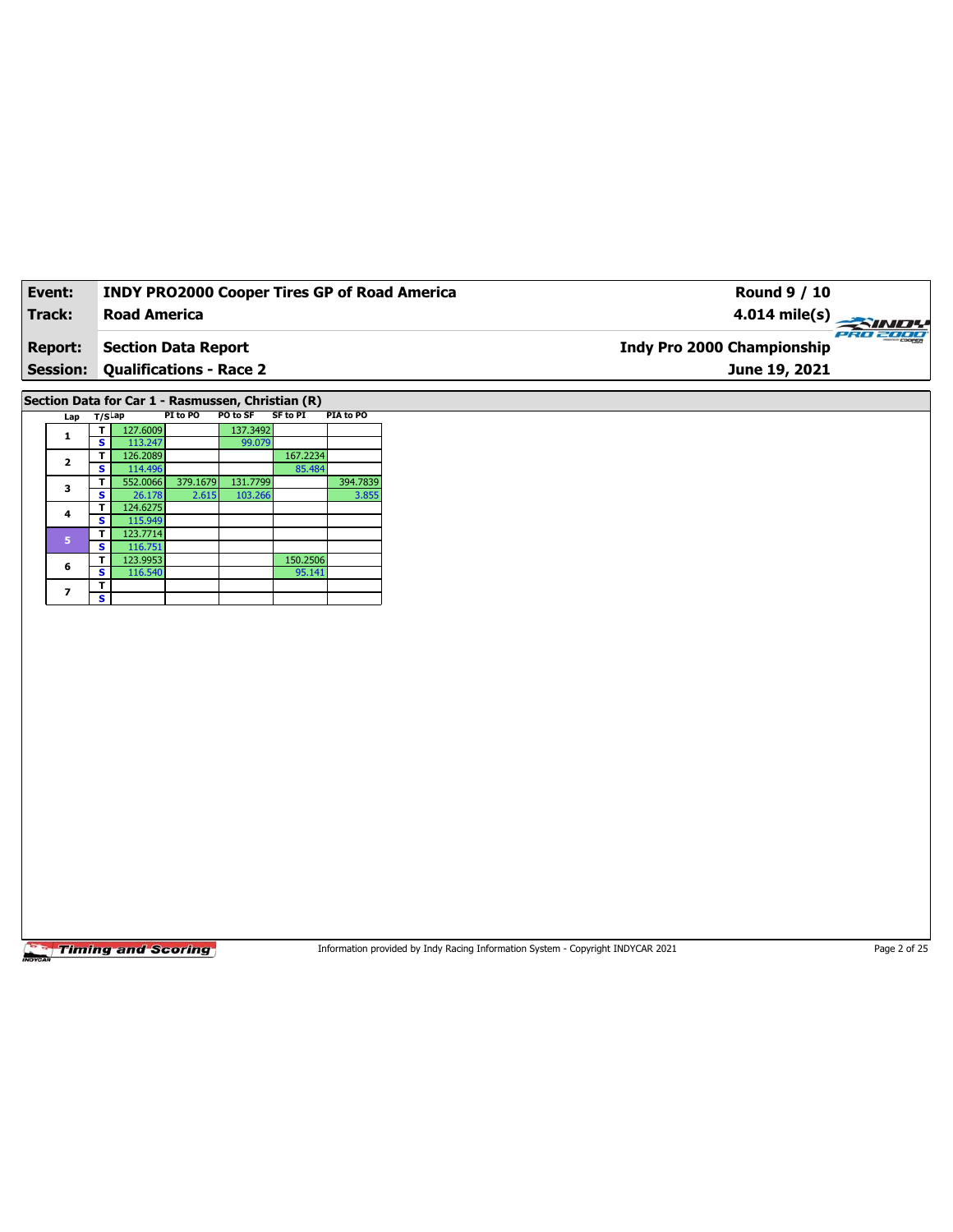| Event:          |    |                     |                                        | <b>INDY PRO2000 Cooper Tires GP of Road America</b> |          |                 |          |          |                 | <b>Round 9 / 10</b> |                 |                 |                            |                  |                   |                         |
|-----------------|----|---------------------|----------------------------------------|-----------------------------------------------------|----------|-----------------|----------|----------|-----------------|---------------------|-----------------|-----------------|----------------------------|------------------|-------------------|-------------------------|
| Track:          |    | <b>Road America</b> |                                        |                                                     |          |                 |          |          |                 |                     |                 |                 |                            |                  |                   | $4.014 \text{ mile(s)}$ |
| <b>Report:</b>  |    |                     | <b>Section Data Report</b>             |                                                     |          |                 |          |          |                 |                     |                 |                 | Indy Pro 2000 Championship |                  |                   | PRO 2000                |
| <b>Session:</b> |    |                     | <b>Qualifications - Race 2</b>         |                                                     |          |                 |          |          |                 |                     |                 |                 |                            | June 19, 2021    |                   |                         |
|                 |    |                     |                                        | Section Data for Car 11 - Yeany, Hunter (R)         |          |                 |          |          |                 |                     |                 |                 |                            |                  |                   |                         |
|                 |    |                     | Lap T/SI12 to I13 113 to I14 I14 to SF |                                                     | SF to I1 | <b>I1 to I2</b> | I2 to I3 | I3 to I4 | <b>I4 to I5</b> | <b>I5 to 16</b>     | <b>I6 to I7</b> | <b>I7 to I8</b> | <b>I8 to 19</b>            | <b>I9 to I10</b> | <b>I10 to I11</b> | I11 to I12              |
|                 |    | 5.7387              | 4.2809                                 | 7.6345                                              | 5.9679   | 10.2137         | 9.6297   | 12.6531  | 11.3600         | 12.1070             | 8.2613          | 11.8763         | 8.1026                     | 8.1933           | 9.1552            | 4.1369                  |
| л.              | S. | 91.484              | 103.207                                | 127.174                                             | 140.982  | 115.887         | 97.709   | 132.720  | 89.429          | 93.541              | 92.683          | 113.040         | 138.255                    | 145.962          | 88.698            | 116.523                 |
|                 |    | 5.4805              | 4.1029                                 | 7.5135                                              | 5.9244   | 10.1220         | 9.3399   | 12.5001  | 11.2556         | 11.7351             | 8.0898          | 11.8590         | 8.0870                     | 8.1814           | 8.9220            | 4.0991                  |

|  |    | 5.4805 | 4.1029  | 7.5135   | 5.9244  | 10.1220 | 9.3399  | 12.5001  | 11.2556 | 11.7351 | 8.0898 | 11.8590 | 8.0870  | 8.1814  | 8.9220 | 4.0991  |
|--|----|--------|---------|----------|---------|---------|---------|----------|---------|---------|--------|---------|---------|---------|--------|---------|
|  | s. | 95.794 | 107.684 | 129.222  | 142.017 | 116.937 | 100.741 | 134.344  | 90.258  | 96.505  | 94.648 | 113.205 | 138.522 | 146.174 | 91.016 | 117.598 |
|  |    | 6.2281 | 4.1199  | 7.5177   | 5.9200  | 9.9361  | 9.2307  | 12.5091  | 11.0915 | 11.6726 | 7.9547 | 11.6325 | 8.0600  | 8.1563  | 8.8424 | 4.1073  |
|  | s  | 84.295 | 107.240 | 129.150  | 142.122 | 119.125 | 101.933 | 134.248  | 91.593  | 97.022  | 96.255 | 115.409 | 138.986 | 146.624 | 91.835 | 117.363 |
|  |    | 5.6013 |         |          |         |         | 11.5073 | 13.6960  | 12.0400 | 12.6847 | 8.7250 | 12.3624 | 8.1840  | 8.2896  | 9.0524 | 4.1848  |
|  | s. | 93.728 |         |          |         |         | 81.766  | 122.614  | 84.378  | 89.281  | 87.757 | 108.595 | 136.880 | 144.266 | 89.705 | 115.190 |
|  |    | 5.3995 | 4.1370  | 7.5413   | 5.9555  | 9.9301  | 9.1743  | 12.47631 | 10.8548 | 11.6579 | 7.9780 | 11.5947 | 8.0209  | 8.1466  | 8.7757 | 4.0893  |
|  | s. | 97.231 | 106.797 | 128.7461 | 141.275 | 119.197 | 102.559 | 134.601  | 93.591  | 97.144  | 95.974 | 115.786 | 139.664 | 146.799 | 92.533 | 117.880 |
|  |    | 5.2931 | 4.0361  | 7.4901   | 5.9552  | 9.5924  | 8.9086  | 12.37321 | 10.7670 | 11.5415 | 7.9251 | 11.5928 | 8.0008  | 8.1230  | 8.8984 | 4.1045  |
|  | s. | 99.186 | 109.467 | 129.626  | 141.282 | 123.393 | 105.618 | 135.722  | 94.354  | 98.124  | 96.615 | 115.805 | 140.014 | 147.225 | 91.257 | 117.443 |
|  |    | 5.6716 |         |          |         |         |         |          |         |         |        |         |         |         |        |         |
|  | s. | 92.566 |         |          |         |         |         |          |         |         |        |         |         |         |        |         |

Information provided by Indy Racing Information System - Copyright INDYCAR 2021 Page 3 of 25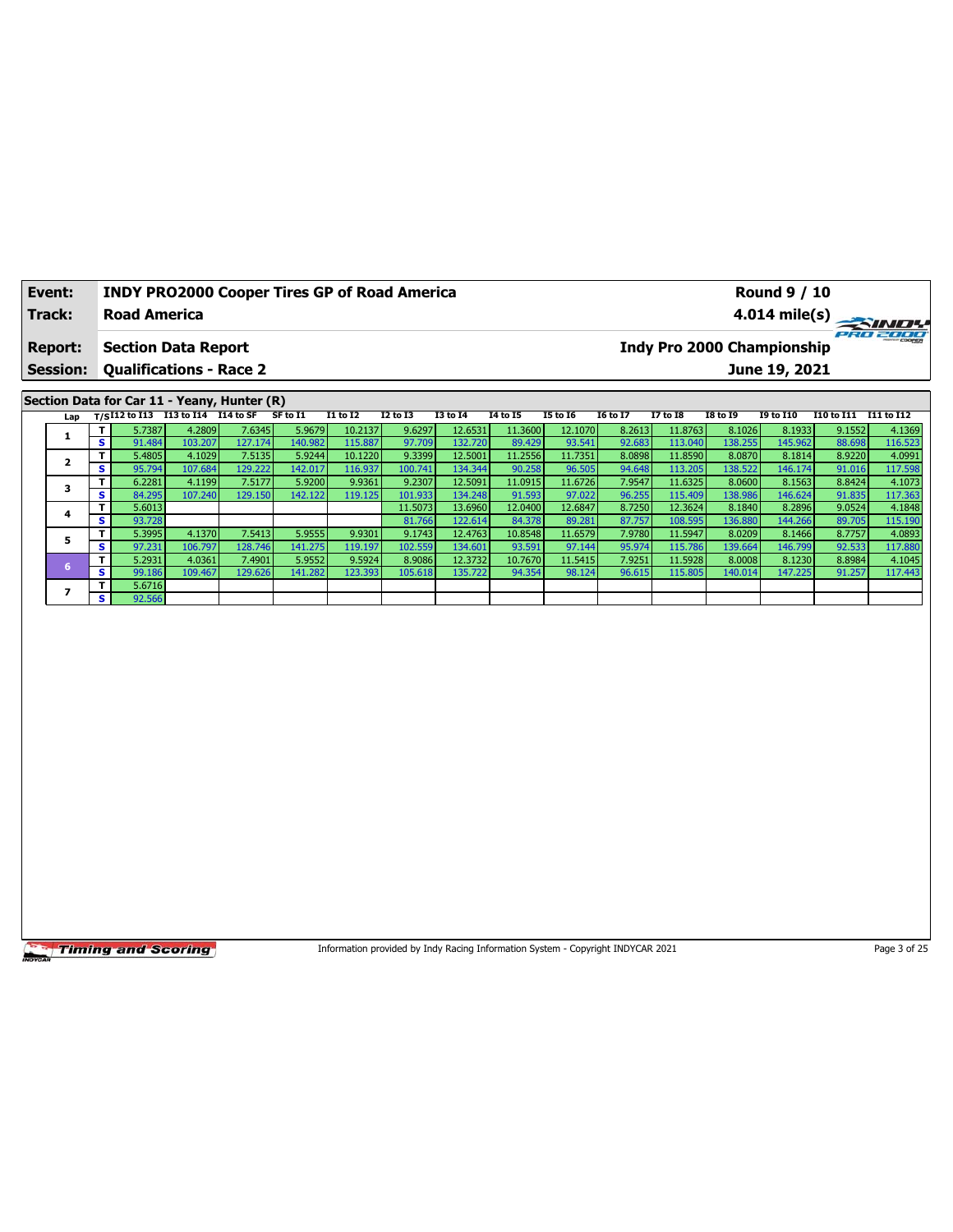| Event:          | <b>INDY PRO2000 Cooper Tires GP of Road America</b> | Round 9 / 10                           |
|-----------------|-----------------------------------------------------|----------------------------------------|
| Track:          | <b>Road America</b>                                 | 4.014 mile(s) $\rightarrow$            |
| <b>Report:</b>  | <b>Section Data Report</b>                          | PRO 2000<br>Indy Pro 2000 Championship |
| <b>Session:</b> | Qualifications - Race 2                             | June 19, 2021                          |
|                 | -  -. .                                             |                                        |

**Section Data for Car 11 - Yeany, Hunter (R)**

|  | Lap                  | $T/S$ Lap |          | PI to PO | PO to SF | <b>SF to PI</b> | PIA to PO |
|--|----------------------|-----------|----------|----------|----------|-----------------|-----------|
|  | 1                    |           | 129.3111 |          | 139.3336 |                 |           |
|  |                      | s         | 111.749  |          | 97.668   |                 |           |
|  | $\overline{2}$       | т         | 127.2123 |          |          |                 |           |
|  |                      | s         | 113.593  |          |          |                 |           |
|  | 3                    | т         | 126.9789 |          |          | 141.7691        |           |
|  |                      | s         | 113.802  |          |          | 100.833         |           |
|  | 4                    | т         | 432.4798 | 282.8058 | 134.0959 |                 | 298.5992  |
|  |                      | s         | 33.413   | 3.505    | 101.483  |                 | 5.096     |
|  |                      | т         | 125.7319 |          |          |                 |           |
|  | 5<br>$6\phantom{1}6$ | s         | 114.930  |          |          |                 |           |
|  |                      | т         | 124.6018 |          |          | 235.9537        |           |
|  |                      | s         | 115.973  |          |          | 60.584          |           |
|  |                      | т         |          |          |          |                 |           |
|  | 7                    | s         |          |          |          |                 |           |

**Timing and Scoring** 

Information provided by Indy Racing Information System - Copyright INDYCAR 2021 Page 4 of 25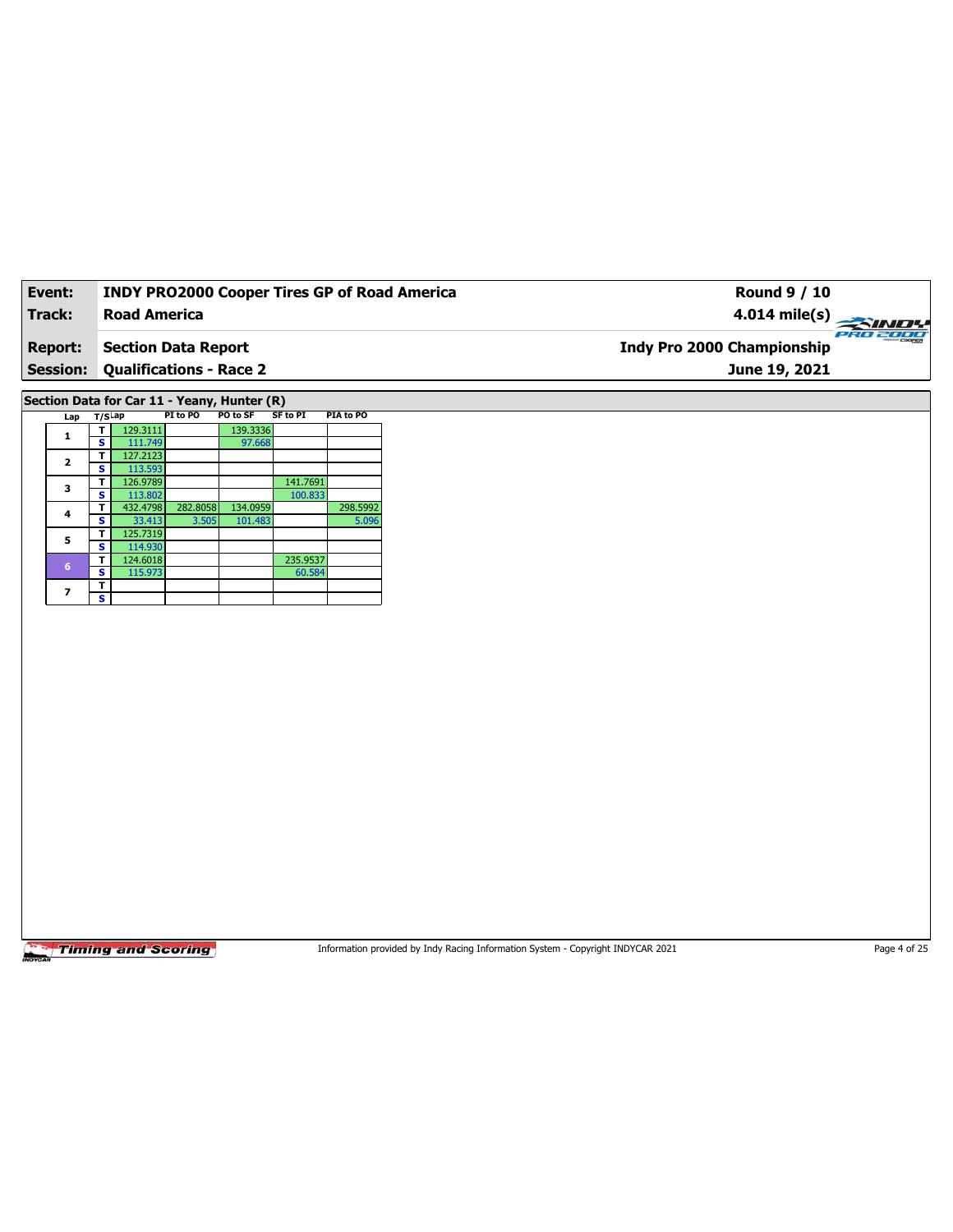| Event:<br>Track:                  | <b>INDY PRO2000 Cooper Tires GP of Road America</b><br><b>Road America</b> |          |                 |                 |          |                 |                 |                 |                 |                 | <b>Round 9 / 10</b>                                |            | $4.014 \text{ mile(s)}$ |
|-----------------------------------|----------------------------------------------------------------------------|----------|-----------------|-----------------|----------|-----------------|-----------------|-----------------|-----------------|-----------------|----------------------------------------------------|------------|-------------------------|
| <b>Report:</b><br><b>Session:</b> | <b>Section Data Report</b><br><b>Qualifications - Race 2</b>               |          |                 |                 |          |                 |                 |                 |                 |                 | <b>Indy Pro 2000 Championship</b><br>June 19, 2021 |            | PRO 2000                |
|                                   |                                                                            |          |                 |                 |          |                 |                 |                 |                 |                 |                                                    |            |                         |
|                                   | Section Data for Car 18 - McElrea, Hunter                                  |          |                 |                 |          |                 |                 |                 |                 |                 |                                                    |            |                         |
|                                   | Lap $T/SI12$ to I13 $\overline{I13}$ to I14 $\overline{I14}$ to SF         | SF to I1 | <b>I1 to I2</b> | <b>I2 to I3</b> | 13 to 14 | <b>I4 to I5</b> | <b>I5 to 16</b> | <b>16 to 17</b> | <b>I7 to I8</b> | <b>I8 to 19</b> | <b>I9 to I10</b>                                   | I10 to I11 | I11 to I12              |

| Lαμ | ----         |         |         |         |         |         |         |         |         |         |        |         |         |         |        |         |
|-----|--------------|---------|---------|---------|---------|---------|---------|---------|---------|---------|--------|---------|---------|---------|--------|---------|
|     | т.           | 5.4275  | 4.1893  | 7.6336  | 5.9800  | 10.0749 | 9.4273  | 12.5661 | 11.1317 | 11.9786 | 8.2011 | 12.1628 | 8.1949  | 8.2636  | 8.9803 | 4.1299  |
|     | $\mathbf{s}$ | 96.730  | 105.463 | 127.189 | 140.696 | 117.484 | 99.807  | 133.639 | 91.263  | 94.544  | 93.363 | 110.378 | 136.698 | 144.720 | 90.425 | 116.721 |
|     | т.           | 5.3455  | 4.1782  | 7.5924  | 5.9568  | 9.8292  | 9.1352  | 12.4566 | 10.9273 | 11.6726 | 8.0414 | 11.9168 | 8.1435  | 8.2389  | 8.8223 | 4.1124  |
|     | s.           | 98.213  | 105.744 | 127.879 | 141.244 | 120.420 | 102.998 | 134.814 | 92.970  | 97.022  | 95.217 | 112.656 | 137.561 | 145.154 | 92.045 | 117.218 |
|     | T.           | 5.2476  | 4.1707  | 7.5500  | 5.9425  | 9.7601  | 9.0790  | 12.5129 | 10.9014 | 11.6077 | 7.9962 | 11.8025 | 8.1363  | 8.2304  | 8.8562 | 4.1267  |
|     | s.           | 100.046 | 105.934 | 128.597 | 141.584 | 121.273 | 103.636 | 134.207 | 93.191  | 97.565  | 95.756 | 113.747 | 137.683 | 145.304 | 91.692 | 116.811 |
|     | Τ.           | 5.5241  |         |         |         |         | 9.9433  | 13.6112 | 11.8165 | 12.3764 | 8.5048 | 11.8190 | 8.0918  | 8.2108  | 8.7423 | 4.0741  |
|     | $\mathbf{s}$ | 95.038  |         |         |         |         | 94.627  | 123.378 | 85.974  | 91.505  | 90.029 | 113.588 | 138.440 | 145.651 | 92.887 | 118.319 |
| 5   | т.           | 5.1566  | 4.0677  | 7.4989  | 5.9109  | 9.7198  | 8.9946  | 12.3700 | 10.8252 | 11.6073 | 8.0414 | 11.6887 | 8.0215  | 8.0462  | 8.7200 | 4.0825  |
|     | s.           | 101.811 | 108.616 | 129.474 | 142.341 | 121.776 | 104.608 | 135.757 | 93.847  | 97.568  | 95.217 | 114.855 | 139.653 | 148.630 | 93.124 | 118.076 |
| 6   | т.           | 5.1731  | 4.1507  | 7.4822  | 5.8462  | 9.6094  | 8.9682  | 12.2300 | 10.7284 | 11.5881 | 7.9698 | 11.6971 | 8.0181  | 8.0170  | 8.9372 | 4.1167  |
|     | s.           | 101.487 | 106.444 | 129.763 | 143.916 | 123.175 | 104.916 | 137.311 | 94.693  | 97.730  | 96.073 | 114.772 | 139.712 | 149.172 | 90.861 | 117.095 |
|     |              | 5.1918  | 4.0823  | 7.4686  | 5.8607  | 9.6663  | 9.1993  | 12.3330 | 10.7198 | 11.5536 | 7.9970 | 11.6301 | 7.9950  | 8.0420  | 8.6551 | 4.0737  |
|     | S.           | 101.121 | 108.228 | 129.999 | 143.560 | 122.450 | 102.281 | 136.165 | 94.769  | 98.021  | 95.746 | 115.433 | 140.116 | 148.708 | 93.823 | 118.331 |
| 8   | T.           | 5.5141  |         |         |         |         |         |         |         |         |        |         |         |         |        |         |
|     | S            | 95.210  |         |         |         |         |         |         |         |         |        |         |         |         |        |         |

Information provided by Indy Racing Information System - Copyright INDYCAR 2021 Page 5 of 25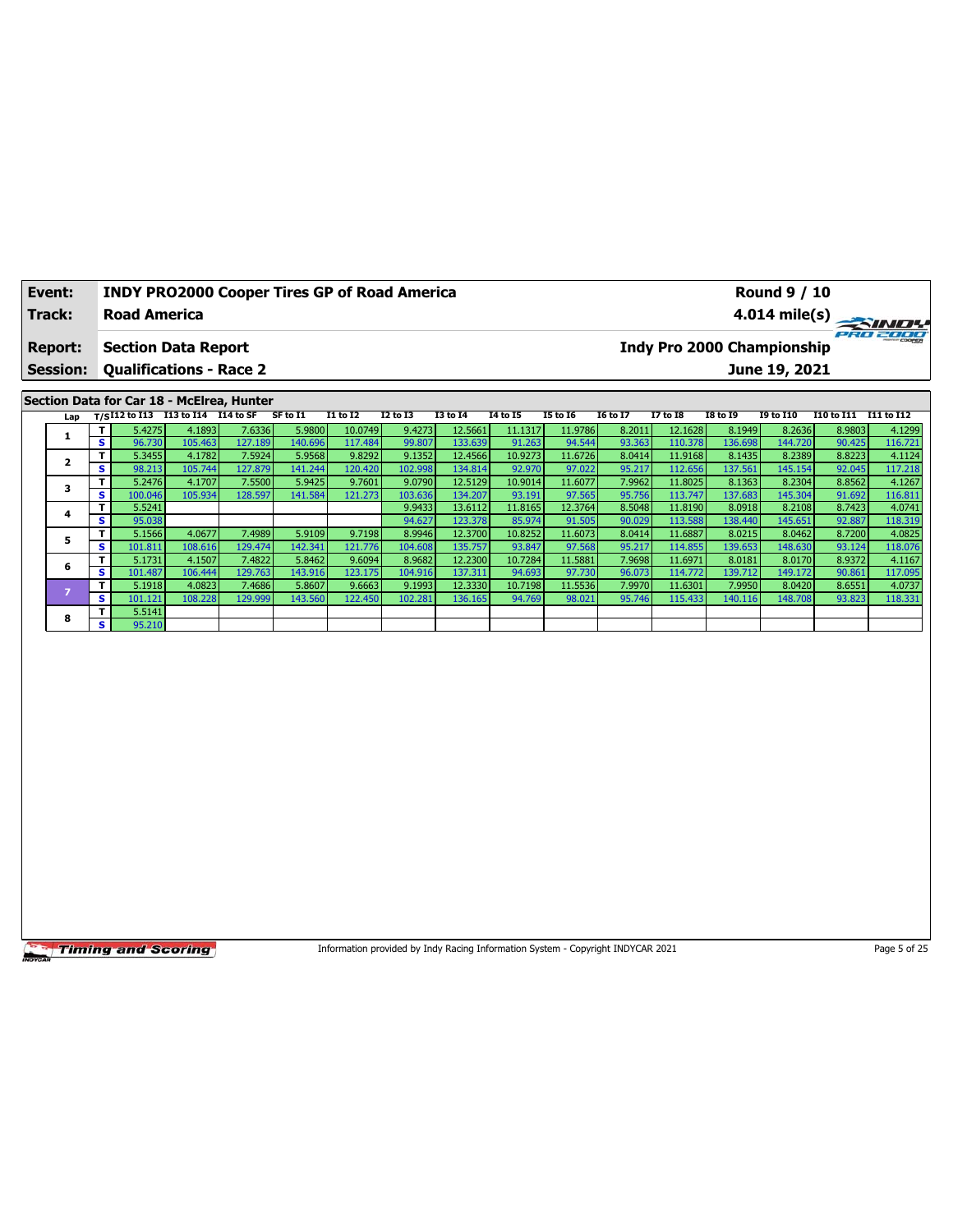| Event:          | <b>INDY PRO2000 Cooper Tires GP of Road America</b> | Round 9 / 10                                  |  |
|-----------------|-----------------------------------------------------|-----------------------------------------------|--|
| Track:          | <b>Road America</b>                                 | $4.014 \text{ mile(s)}$                       |  |
| <b>Report:</b>  | Section Data Report                                 | PRO 2000<br><b>Indy Pro 2000 Championship</b> |  |
| <b>Session:</b> | <b>Qualifications - Race 2</b>                      | June 19, 2021                                 |  |
|                 |                                                     |                                               |  |

**Section Data for Car 18 - McElrea, Hunter**

| Lap                     | $T/S$ ap |          | PI to PO | PO to SF | <b>SF to PI</b> | PIA to PO |
|-------------------------|----------|----------|----------|----------|-----------------|-----------|
| 1                       | т        | 128.3416 |          | 131.1527 |                 |           |
|                         | s        | 112.593  |          | 103.760  |                 |           |
| $\overline{\mathbf{2}}$ | т        | 126.3691 |          |          |                 |           |
|                         | s        | 114.351  |          |          |                 |           |
| 3                       | т        | 125.9202 |          |          | 140.2563        |           |
|                         | s        | 114.758  |          |          | 101.921         |           |
| 4                       | т        | 240.0795 | 96.9544  | 128.5439 |                 | 112.5065  |
|                         | s        | 60.190   | 10.225   | 105.866  |                 | 13.526    |
|                         | т        | 124.7513 |          |          |                 |           |
| 5                       | s        | 115.834  |          |          |                 |           |
| 6                       | т        | 124.5322 |          |          |                 |           |
|                         | s        | 116.037  |          |          |                 |           |
| $\overline{z}$          | т        | 124.4683 |          |          | 258.6575        |           |
|                         | s        | 116.097  |          |          | 55.266          |           |
| 8                       | т        |          |          |          |                 |           |
|                         | s        |          |          |          |                 |           |

**Timing and Scoring** 

Information provided by Indy Racing Information System - Copyright INDYCAR 2021 Page 6 of 25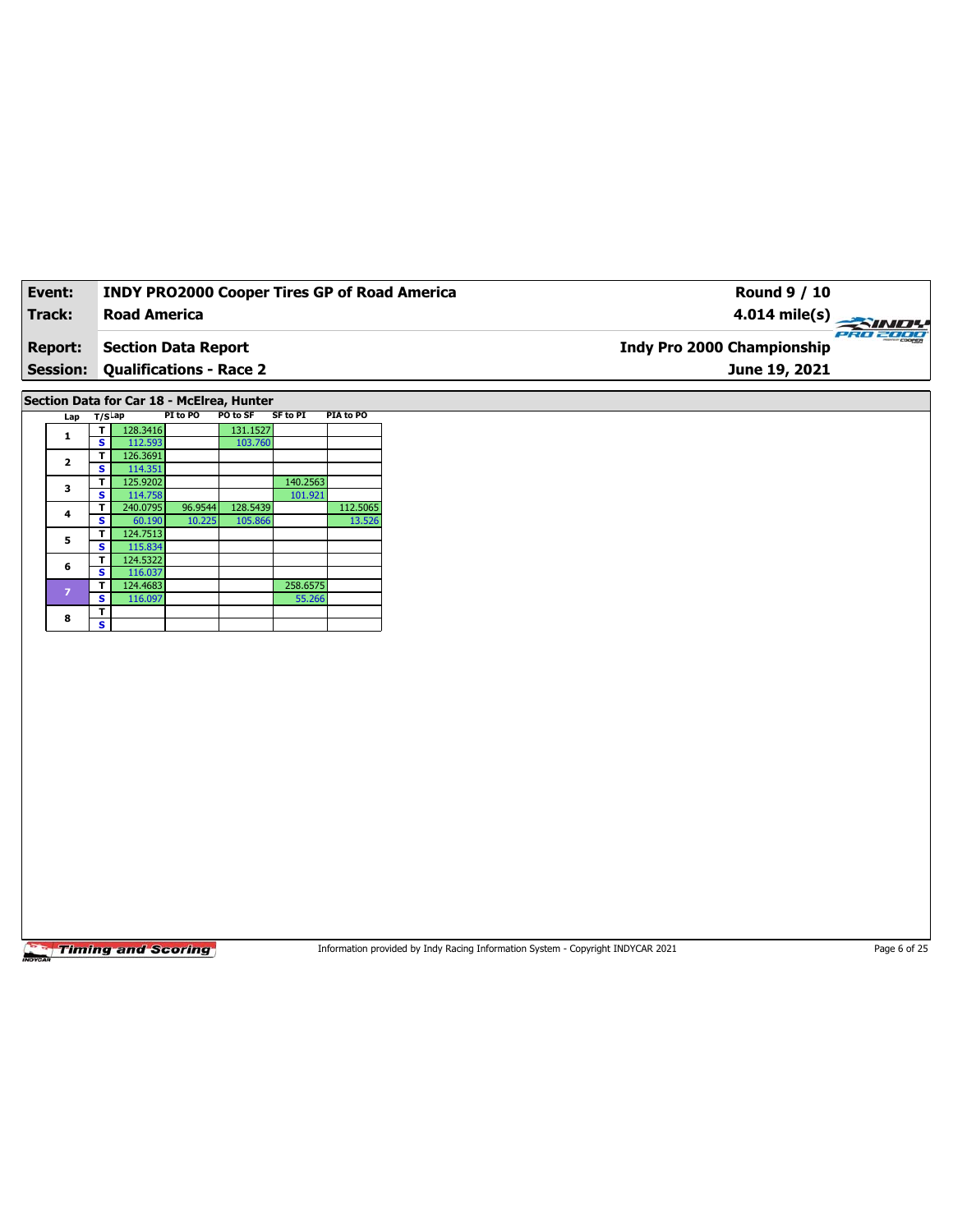| Event:                            |    |                                                              |                                        | <b>INDY PRO2000 Cooper Tires GP of Road America</b> |          |                 |                 |                 |          |                 |                 |                 |                 | Round 9 / 10                                       |            |                         |
|-----------------------------------|----|--------------------------------------------------------------|----------------------------------------|-----------------------------------------------------|----------|-----------------|-----------------|-----------------|----------|-----------------|-----------------|-----------------|-----------------|----------------------------------------------------|------------|-------------------------|
| Track:                            |    | <b>Road America</b>                                          |                                        |                                                     |          |                 |                 |                 |          |                 |                 |                 |                 |                                                    |            | $4.014 \text{ mile(s)}$ |
| <b>Report:</b><br><b>Session:</b> |    | <b>Section Data Report</b><br><b>Qualifications - Race 2</b> |                                        |                                                     |          |                 |                 |                 |          |                 |                 |                 |                 | <b>Indy Pro 2000 Championship</b><br>June 19, 2021 |            | PRO 2000                |
|                                   |    |                                                              |                                        | Section Data for Car 21 - Simpson, Kyffin (R)       |          |                 |                 |                 |          |                 |                 |                 |                 |                                                    |            |                         |
|                                   |    |                                                              | Lap T/SI12 to I13 113 to I14 114 to SF |                                                     | SF to I1 | <b>I1 to I2</b> | <b>I2 to I3</b> | <b>I3 to I4</b> | 14 to 15 | <b>I5 to 16</b> | <b>16 to 17</b> | <b>I7 to I8</b> | <b>I8 to 19</b> | <b>I9 to I10</b>                                   | I10 to I11 | I11 to I12              |
|                                   |    | 6.2909                                                       | 4.2711                                 | 7.4926                                              | 5.8065   | 10.0948         | 9.5182          | 12.3241         | 11.1463  | 12.0677         | 8.2673          | 12.0365         | 8.0467          | 8.0135                                             | 8.9337     | 4.1141                  |
|                                   | s  | 83.454                                                       | 103.444                                | 129.582                                             | 144.900  | 117.252         | 98.854          | 136.263         | 91.143   | 93.846          | 92.616          | 111.536         | 139.216         | 149.237                                            | 90.897     | 117.169                 |
|                                   |    | 5.4758                                                       | 4.0915                                 | 7.4151                                              | 5.8227   | 9.9501          | 9.2633          | 12.2857         | 11.0574  | 11.8056         | 8.1626          | 11.8677         | 8.0511          | 8.0571                                             | 8.9034     | 4.0822                  |
|                                   | s. | 95.876                                                       | 107.984                                | 130.937                                             | 144.497  | 118.957         | 101.574         | 136.689         | 91.876   | 95.929          | 93.804          | 113.122         | 139.140         | 148.429                                            | 91.206     | 118.085                 |

**3 T** 5.5428 4.1195 7.4329 5.8242 9.8798 9.1727 12.3400 10.7987 11.7505 8.0645 11.8126 8.0448 8.702 4.0961 8.0448 8.702 4.17021 **S** 94.717 107.250 130.623 144.460 119.804 102.577 136.087 94.077 96.379 94.945 113.650 139.505 148.656 92.591 117.684 **<sup>4</sup> <sup>T</sup>** 5.3253 10.1323 12.5219 11.9372 12.2723 9.7090 12.8225 8.1175 8.0971 8.8532 4.0789 **S** 98.586 92.862 134.110 85.104 92.281 78.863 104.699 138.002 147.696 91.723 118.180 **<sup>5</sup> <sup>T</sup>** 5.4760 4.1942 7.5035 5.8747 10.0445 9.1227 12.2280 10.8480 11.5923 8.0698 11.5825 7.9750 7.9900 8.6544 4.0528 **S** 95.873 105.340 129.394 143.218 117.839 103.139 137.334 93.649 97.694 94.882 115.908 140.467 149.676 93.830 118.941 **<sup>6</sup> <sup>T</sup>** 5.3115 4.0572 7.4242 5.8560 9.8249 9.0783 12.2235 10.7842 11.5643 7.9863 11.6188 7.9661 8.0176 8.6766 4.0754 **S** 98.842 108.897 130.776 143.675 120.473 103.644 137.384 94.203 97.931 95.874 115.545 140.624 149.160 93.590 118.282

**Timing and Scoring** 

**6 S** 98.842<br> **7 T** 5.4128 **S** 96.992

Information provided by Indy Racing Information System - Copyright INDYCAR 2021 Page 7 of 25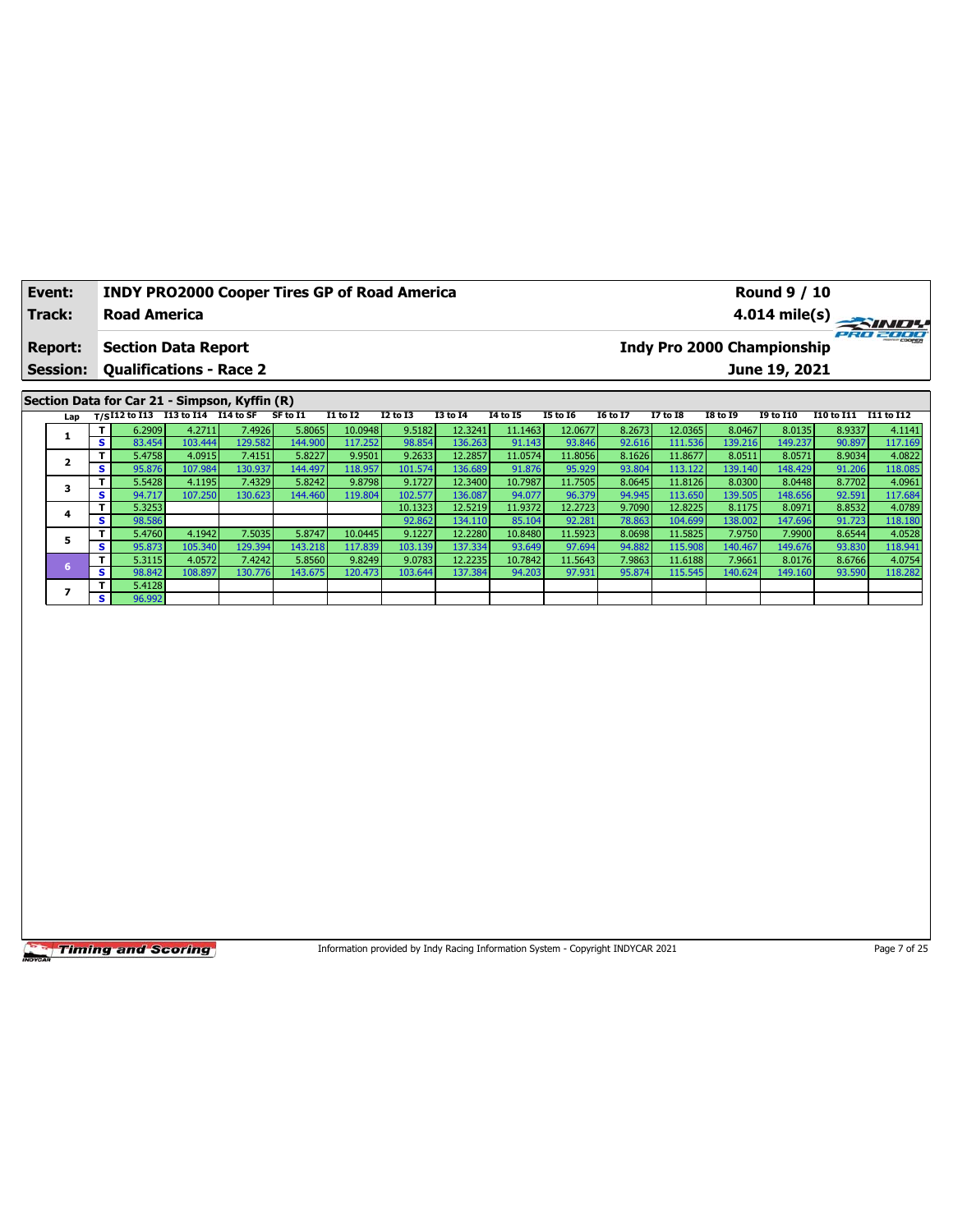| Event:          | <b>INDY PRO2000 Cooper Tires GP of Road America</b> | <b>Round 9 / 10</b>                    |
|-----------------|-----------------------------------------------------|----------------------------------------|
| Track:          | <b>Road America</b>                                 | $4.014 \text{ mile(s)}$                |
| <b>Report:</b>  | <b>Section Data Report</b>                          | PRO 2000<br>Indy Pro 2000 Championship |
| <b>Session:</b> | <b>Qualifications - Race 2</b>                      | June 19, 2021                          |

**Section Data for Car 21 - Simpson, Kyffin (R)**

| Lap             | T/S <sup>Lap</sup> |          | PI to PO | PO to SF | SF to PI | <b>PIA to PO</b> |
|-----------------|--------------------|----------|----------|----------|----------|------------------|
| 1               |                    | 128.4240 |          | 138.5587 |          |                  |
|                 | s                  | 112.521  |          | 98.214   |          |                  |
| $\overline{2}$  | т                  | 126.2913 |          |          |          |                  |
|                 | s                  | 114.421  |          |          |          |                  |
| 3               | т                  | 125.6793 |          |          | 138.5508 |                  |
|                 | s                  | 114.978  |          |          | 103.175  |                  |
| 4               | т                  | 451.3085 | 307.8030 | 130.7125 |          | 323.7098         |
|                 | s                  | 32.019   | 3.221    | 104.109  |          | 4.701            |
| 5               | т                  | 125.2084 |          |          |          |                  |
|                 | s                  | 115.411  |          |          |          |                  |
| $6\phantom{1}6$ | т                  | 124.4649 |          |          | 231.4965 |                  |
|                 | s                  | 116.100  |          |          | 61.750   |                  |
| 7               | т                  |          |          |          |          |                  |
|                 | s                  |          |          |          |          |                  |

**Timing and Scoring** 

Information provided by Indy Racing Information System - Copyright INDYCAR 2021 Page 8 of 25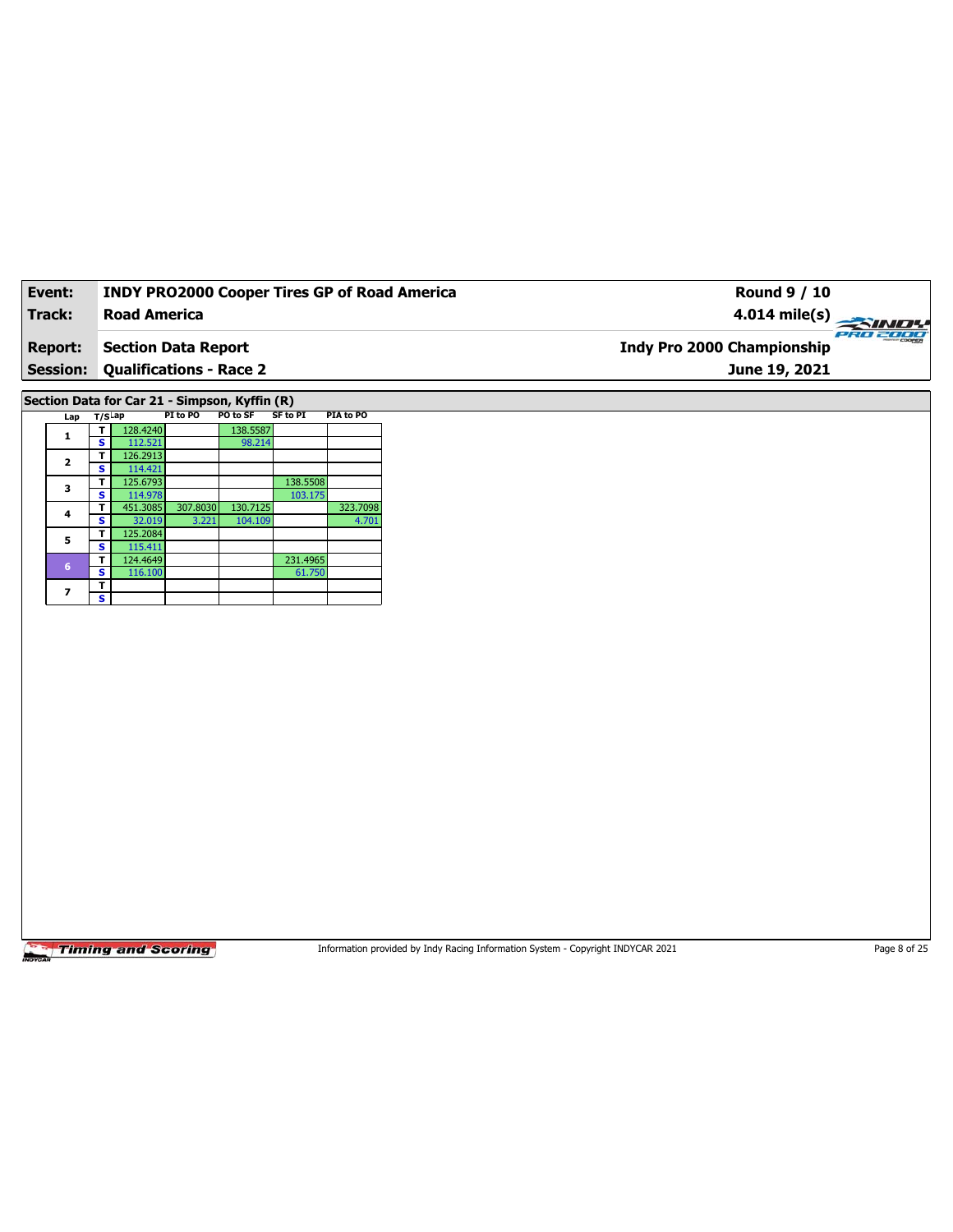| Event:          | <b>INDY PRO2000 Cooper Tires GP of Road America</b> |          |                 |                 |                 | <b>Round 9 / 10</b> |                                   |                 |                 |                 |                  |            |            |
|-----------------|-----------------------------------------------------|----------|-----------------|-----------------|-----------------|---------------------|-----------------------------------|-----------------|-----------------|-----------------|------------------|------------|------------|
| Track:          | <b>Road America</b>                                 |          |                 |                 |                 |                     |                                   |                 |                 |                 |                  |            |            |
| Report:         | <b>Section Data Report</b>                          |          |                 |                 |                 |                     | <b>Indy Pro 2000 Championship</b> |                 |                 |                 |                  |            | ero zooo   |
| <b>Session:</b> | <b>Qualifications - Race 2</b>                      |          |                 |                 |                 |                     |                                   |                 |                 |                 | June 19, 2021    |            |            |
|                 |                                                     |          |                 |                 |                 |                     |                                   |                 |                 |                 |                  |            |            |
|                 | Section Data for Car 22 - Sulaiman, Manuel          |          |                 |                 |                 |                     |                                   |                 |                 |                 |                  |            |            |
|                 | Lap $T/SI12$ to I13 I13 to I14 I14 to SF            | SF to I1 | <b>I1 to I2</b> | <b>I2 to I3</b> | <b>I3 to I4</b> | 14 to 15            | <b>I5 to 16</b>                   | <b>16 to 17</b> | <b>I7 to I8</b> | <b>I8 to 19</b> | <b>19 to 110</b> | I10 to I11 | I11 to I12 |

|  |                | 5.5935  | 4.1599  | 7.4798    | 5.8328  | 10.0561 | 9.5673  | 12.3536  | 10.8653 | 11.8593 | 8.5038 | 12.2452 | 8.0934  | 8.0877  | 9.2124 | 4.1697  |
|--|----------------|---------|---------|-----------|---------|---------|---------|----------|---------|---------|--------|---------|---------|---------|--------|---------|
|  | s.             | 93.859  | 106.209 | 129.804 l | 144.247 | 117.703 | 98.346  | 135.938  | 93.500  | 95.495  | 90.040 | 109.635 | 138.412 | 147.868 | 88.147 | 115.607 |
|  | $\mathbf{T}$   | 5.5391  | 4.1407  | 7.4564    | 5.8396  | 9.9594  | 9.3258  | 12.2792  | 10.8974 | 11.7613 | 8.1300 | 12.0757 | 8.1006  | 8.0925  | 9.0470 | 4.1521  |
|  | s l            | 94.781  | 106.701 | 130.212   | 144.079 | 118.846 | 100.893 | 136.761  | 93.225  | 96.290  | 94.180 | 111.174 | 138.289 | 147.780 | 89.759 | 116.097 |
|  | $\mathbf{T}$   | 5.6291  | 4.1438  | 7.4641    | 5.8495  | 9.8747  | 9.1529  | 12.2433  | 10.9660 | 11.6761 | 8.1477 | 11.9469 | 8.0814  | 8.1160  | 9.1367 | 4.1005  |
|  | S              | 93.265  | 106.622 | 130.077   | 143.835 | 119.866 | 102.799 | 137.1621 | 92.642  | 96.993  | 93.975 | 112.372 | 138.618 | 147.352 | 88.877 | 117.558 |
|  | T              | 5.6724  |         |           |         |         | 10.7566 | 12.5067  | 11.6114 | 12.2377 | 8.3639 | 11.9881 | 8.0261  | 8.0883  | 8.8874 | 4.0530  |
|  | s.             | 92.553  |         |           |         |         | 87,473  | 134.273  | 87.492  | 92.542  | 91.546 | 111.986 | 139.573 | 147.857 | 91.370 | 118.935 |
|  | Τ.             | 5.3235  | 4.0951  | 7.4372    | 5.8393  | 9.7598  | 9.0423  | 12.1694  | 10.7140 | 11.5788 | 8.0951 | 11.6829 | 7.9651  | 7.9992  | 8.7637 | 4.0477  |
|  | s i            | 98.619  | 107.889 | 130.548   | 144.086 | 121.277 | 104.056 | 137.995  | 94.821  | 97.808  | 94.586 | 114.912 | 140.642 | 149.504 | 92.660 | 119.091 |
|  | T I            | 5.2460  | 4.0717  | 7.4272    | 5.8443  | 9.5915  | 8.8338  | 12.1270  | 10.6358 | 11.5369 | 7.9731 | 11.6086 | 7.9393  | 7.9834  | 8.6020 | 4.0339  |
|  | s.             | 100.076 | 108.510 | 130.723   | 143.963 | 123.405 | 106.512 | 138.4781 | 95.518  | 98.163  | 96.033 | 115.647 | 141.099 | 149.799 | 94.402 | 119.499 |
|  | т.             | 5.3440  |         |           |         |         |         |          |         |         |        |         |         |         |        |         |
|  | S <sub>1</sub> | 98.241  |         |           |         |         |         |          |         |         |        |         |         |         |        |         |

Information provided by Indy Racing Information System - Copyright INDYCAR 2021 Page 9 of 25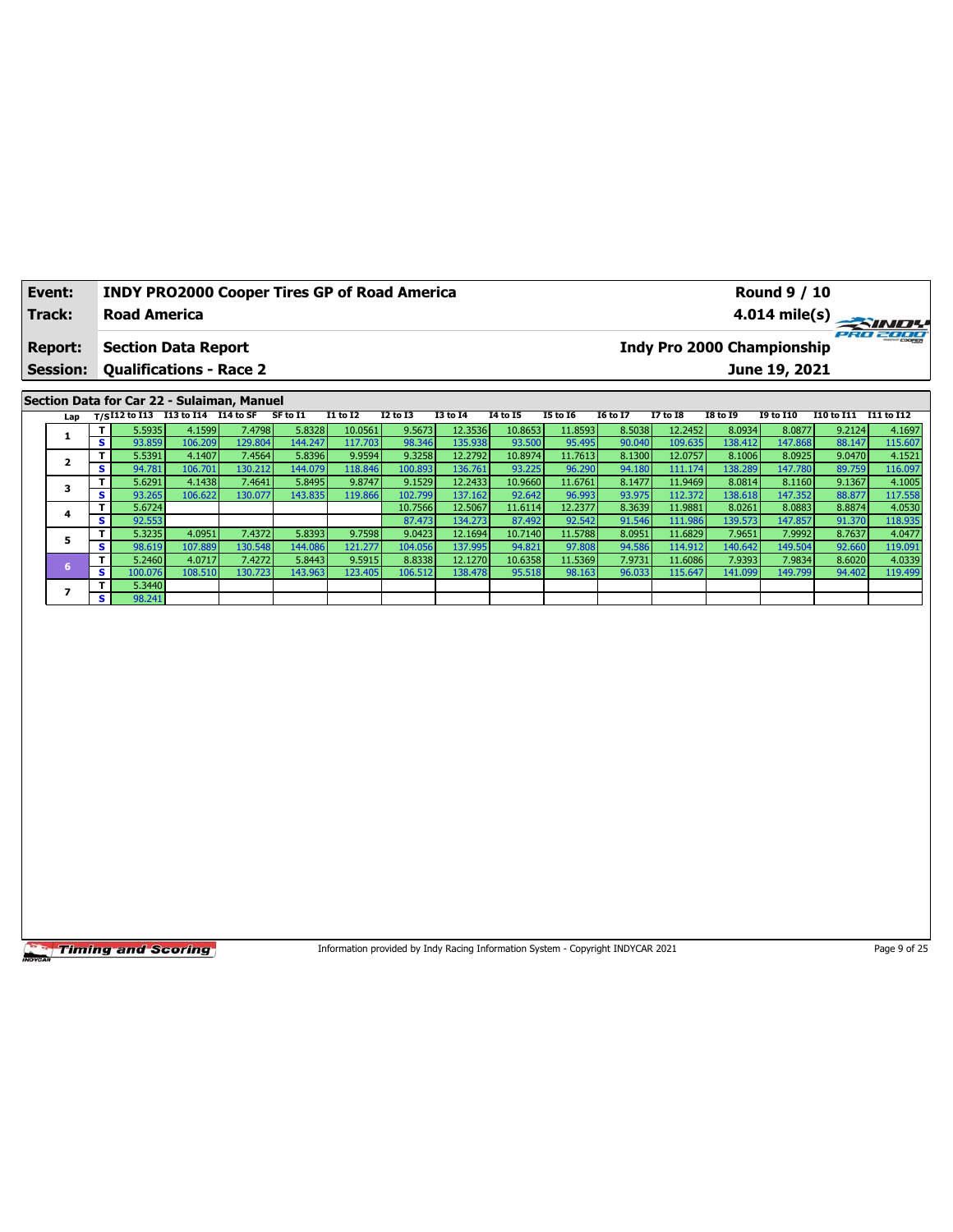| Event:          | <b>INDY PRO2000 Cooper Tires GP of Road America</b> | <b>Round 9 / 10</b>               |          |
|-----------------|-----------------------------------------------------|-----------------------------------|----------|
| Track:          | <b>Road America</b>                                 | 4.014 mile(s) $\rightarrow$       |          |
| <b>Report:</b>  | Section Data Report                                 | <b>Indy Pro 2000 Championship</b> | eRo 2000 |
| <b>Session:</b> | <b>Qualifications - Race 2</b>                      | June 19, 2021                     |          |
|                 |                                                     |                                   |          |

**Section Data for Car 22 - Sulaiman, Manuel**

| Lap             | T/S <sup>Lap</sup> |          | PI to PO | PO to SF | SF to PI | <b>PIA to PO</b> |
|-----------------|--------------------|----------|----------|----------|----------|------------------|
| 1               |                    | 128.0798 |          | 136.1540 |          |                  |
|                 | s                  | 112.823  |          | 99.949   |          |                  |
| $\overline{2}$  | т                  | 126.7968 |          |          |          |                  |
|                 | s                  | 113.965  |          |          |          |                  |
| 3               | т                  | 126.5287 |          |          | 139.7560 |                  |
|                 | s                  | 114.207  |          |          | 102.285  |                  |
| 4               | т                  | 503.6948 | 362.6257 | 127.4606 |          | 378.1459         |
|                 | s                  | 28.689   | 2.734    | 106.766  |          | 4.024            |
| 5               | т                  | 124.5131 |          |          |          |                  |
|                 | s                  | 116.055  |          |          |          |                  |
| $6\phantom{1}6$ | т                  | 123.4545 |          |          | 189.5467 |                  |
|                 | s                  | 117.050  |          |          | 75.417   |                  |
| 7               | т                  |          |          |          |          |                  |
|                 | s                  |          |          |          |          |                  |

Timing and Scoring

Information provided by Indy Racing Information System - Copyright INDYCAR 2021 Page 10 of 25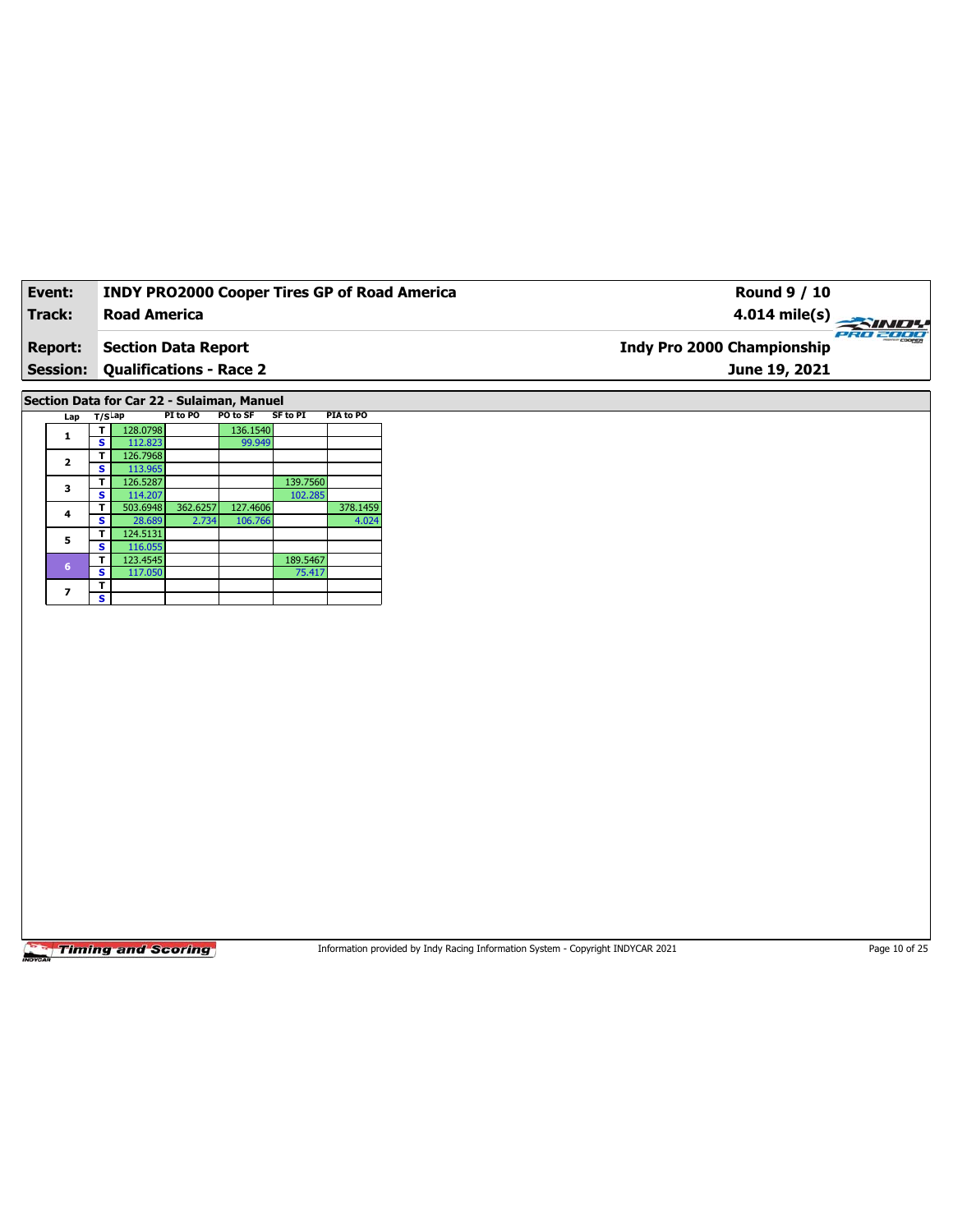| Event:          | <b>INDY PRO2000 Cooper Tires GP of Road America</b>                                             | <b>Round 9 / 10</b>                                                                                                                  |
|-----------------|-------------------------------------------------------------------------------------------------|--------------------------------------------------------------------------------------------------------------------------------------|
| Track:          | <b>Road America</b>                                                                             |                                                                                                                                      |
|                 |                                                                                                 | PRO 2000                                                                                                                             |
| <b>Report:</b>  | <b>Section Data Report</b>                                                                      | Indy Pro 2000 Championship                                                                                                           |
| <b>Session:</b> | <b>Qualifications - Race 2</b>                                                                  | June 19, 2021                                                                                                                        |
|                 |                                                                                                 |                                                                                                                                      |
|                 | Section Data for Car 3 - Roe, James (R)                                                         |                                                                                                                                      |
|                 | Lap $T/SI12$ to I13 I13 to I14 I14 to SF<br>I1 to I2<br>13 to 14<br>SF to I1<br><b>I2 to I3</b> | 14 to 15<br><b>I5 to 16</b><br><b>I6 to I7</b><br><b>I7 to I8</b><br><b>I8 to 19</b><br><b>19 to 110</b><br>I10 to I11<br>I11 to I12 |
|                 | - 1                                                                                             | ومنزنى اوووه والرووع والروعومين المومومين اوجعت ومراد والمتوافق المتوافق المعموم والمعموم                                            |

|   | т  | 5.9758  | 4.1165  | 7.3810  | 5.8062  | 10.40671 | 9.6211  | 12.3246 | 11.0241 | 12.1257 | 8.5378 | 13.0021  | 10.6504 | 8.5394  | 9.0330 | 4.1162  |
|---|----|---------|---------|---------|---------|----------|---------|---------|---------|---------|--------|----------|---------|---------|--------|---------|
|   | s  | 87.854  | 107.329 | 131.542 | 144.908 | 113.738  | 97.796  | 136.257 | 92.153  | 93.397  | 89.681 | 103.253  | 105.182 | 140.046 | 89.898 | 117.109 |
|   | т  | 5.4984  | 4.1331  | 7.4706  | 5.8685  | 9.9321   | 9.2849  | 12.3833 | 10.8075 | 11.8211 | 8.1247 | 11.9815  | 8.0433  | 8.0558  | 9.0031 | 4.0992  |
|   | s  | 95.482  | 106.898 | 129.964 | 143.369 | 119.173  | 101.338 | 135.612 | 94.000  | 95.803  | 94.241 | 112.048  | 139.275 | 148.453 | 90.196 | 117.595 |
| 3 | т  | 5.5597  | 4.1419  | 7.4559  | 5.8375  | 9.7835   | 9.1373  | 12.2218 | 10.8466 | 11.6577 | 8.1592 | 11.9134  | 8.0821  | 8.1519  | 8.8256 | 4.0724  |
|   | s  | 94.430  | 106.670 | 130.220 | 144.131 | 120.983  | 102.975 | 137.404 | 93.662  | 97.146  | 93.843 | 112.688  | 138.606 | 146.703 | 92.010 | 118.369 |
| 4 | т  | 5.3560  | 4.0921  | 7.4801  | 5.8858  | 9.8382   | 9.3069  | 12.4833 | 10.9244 | 12.3912 | 9.5916 | 12.3877  | 8.2019  | 8.2632  | 9.1846 | 4.2855  |
|   | s  | 98.021  | 107.969 | 129.799 | 142.948 | 120.310  | 101.098 | 134.525 | 92.994  | 91.396  | 79.828 | 108.374  | 136.581 | 144.727 | 88.414 | 112.483 |
| 5 | т  | 5.6451  |         |         |         |          | 9.9621  | 14.1872 | 11.5510 | 12.4708 | 8.5213 | 12.4117  | 8.1490  | 8.1590  | 8.9069 | 4.0746  |
|   | s  | 93.001  |         |         |         |          | 94.449  | 118.369 | 87.950  | 90.812  | 89.855 | 108.164  | 137.468 | 146.575 | 91.170 | 118.305 |
| 6 | Τ  | 5.2563  | 4.0736  | 7.4630  | 5.8931  | 9.7086   | 9.0842  | 12.3278 | 10.8456 | 11.6344 | 8.1032 | 11.77741 | 8.0345  | 8.0950  | 8.9416 | 4.0706  |
|   | s. | 99.880  | 108.459 | 130.096 | 142.771 | 121.916  | 103.576 | 136.222 | 93.670  | 97.341  | 94.491 | 113.990  | 139.427 | 147.734 | 90.817 | 118.421 |
|   |    | 5.2106  | 4.0924  | 7.4979  | 5.9146  | 9.6809   | 9.0451  | 12.3414 | 10.7794 | 11.5200 | 7.9888 | 11.7889  | 8.0248  | 8.0961  | 8.8129 | 4.0591  |
|   | s  | 100.756 | 107.961 | 129.491 | 142.252 | 122.265  | 104.024 | 136.072 | 94.245  | 98.307  | 95.844 | 113.878  | 139.596 | 147.714 | 92.143 | 118.757 |
| 8 | т  | 5.1661  | 4.1258  | 7.5135  | 5.9268  | 9.8388   | 9.2608  | 12.4327 | 10.7950 | 11.6258 | 8.3570 | 12.6204  | 8.4841  | 8.7552  | 9.1141 | 4.0693  |
|   | s. | 101.624 | 107.087 | 129.222 | 141.959 | 120.303  | 101.601 | 135.073 | 94.109  | 97.413  | 91.622 | 106.375  | 132.038 | 136.594 | 89.098 | 118.459 |
| 9 | т  | 5.7022  |         |         |         |          |         |         |         |         |        |          |         |         |        |         |
|   | s. | 92.070  |         |         |         |          |         |         |         |         |        |          |         |         |        |         |

Information provided by Indy Racing Information System - Copyright INDYCAR 2021 Page 11 of 25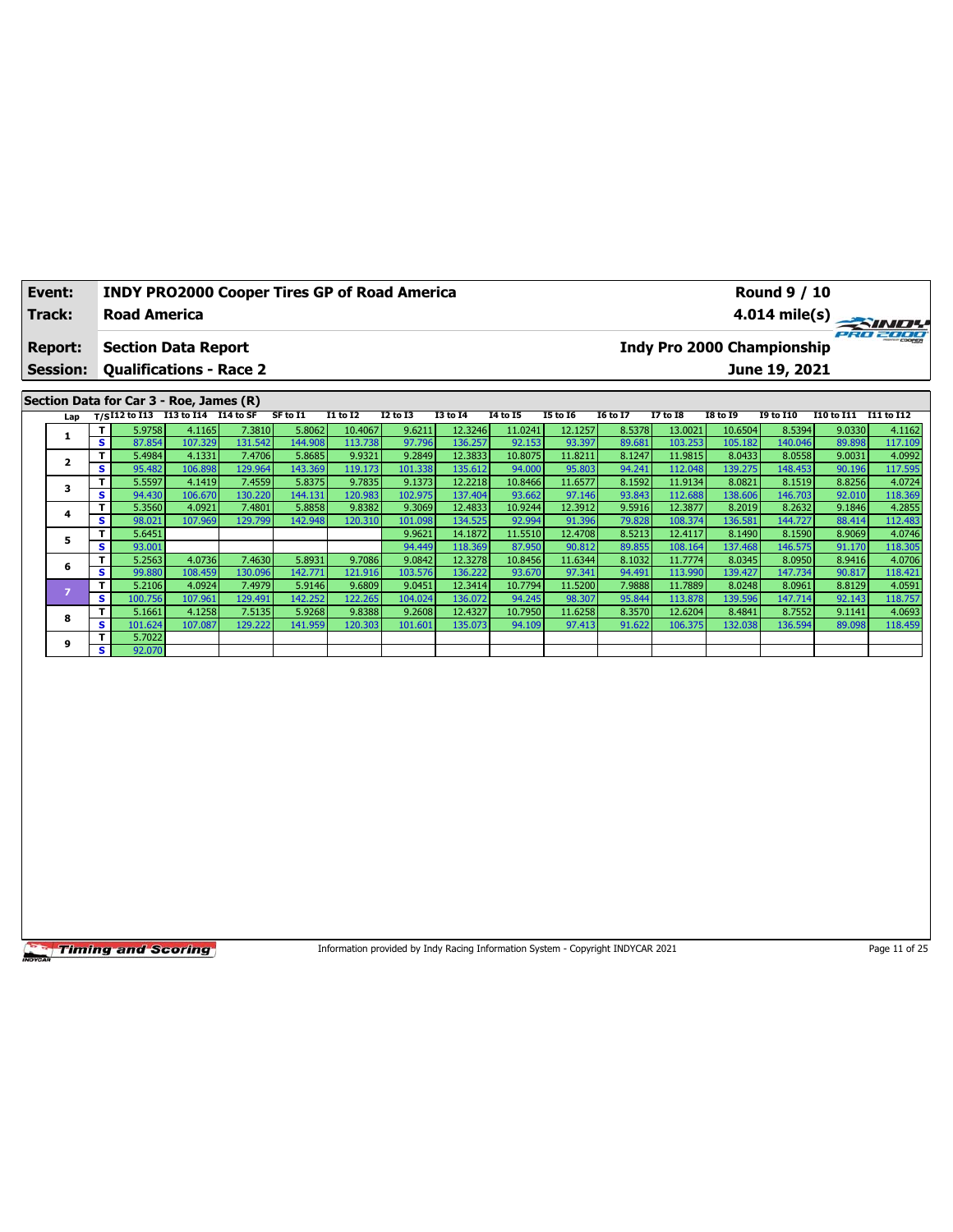| Event:          | <b>INDY PRO2000 Cooper Tires GP of Road America</b> | Round 9 / 10                      |          |
|-----------------|-----------------------------------------------------|-----------------------------------|----------|
| Track:          | Road America                                        | $4.014 \text{ mile(s)}$           |          |
| <b>Report:</b>  | Section Data Report                                 | <b>Indy Pro 2000 Championship</b> | PRO 2000 |
| <b>Session:</b> | <b>Qualifications - Race 2</b>                      | June 19, 2021                     |          |
|                 |                                                     |                                   |          |

**Section Data for Car 3 - Roe, James (R)**

| Lap            | $T/S$ Lap |          | PI to PO | PO to SF | <b>SF to PI</b> | PIA to PO |
|----------------|-----------|----------|----------|----------|-----------------|-----------|
| 1              | т         | 132.6606 |          | 134.7212 |                 |           |
|                | s         | 108.928  |          | 101.012  |                 |           |
| $\overline{2}$ | т         | 126.5071 |          |          |                 |           |
|                | S         | 114.226  |          |          |                 |           |
| 3              | т         | 125.8465 |          |          |                 |           |
|                | S         | 114.826  |          |          |                 |           |
| 4              | т         | 129.6725 |          |          | 141.6216        |           |
|                | S         | 111.438  |          |          | 100.938         |           |
| 5              | т         | 270.6254 | 128.5859 | 129.9551 |                 | 143.5153  |
|                | S         | 53.396   | 7.710    | 104.716  |                 | 10.603    |
| 6              | т         | 125.3089 |          |          |                 |           |
|                | s         | 115.318  |          |          |                 |           |
| $\overline{z}$ | т         | 124.8529 |          |          |                 |           |
|                | s         | 115.739  |          |          |                 |           |
| 8              | т         | 128.0854 |          |          | 163.8218        |           |
|                | s         | 112.818  |          |          | 87.259          |           |
|                | т         |          |          |          |                 |           |
| 9              | s         |          |          |          |                 |           |

**Timing and Scoring** 

Information provided by Indy Racing Information System - Copyright INDYCAR 2021 Page 12 of 25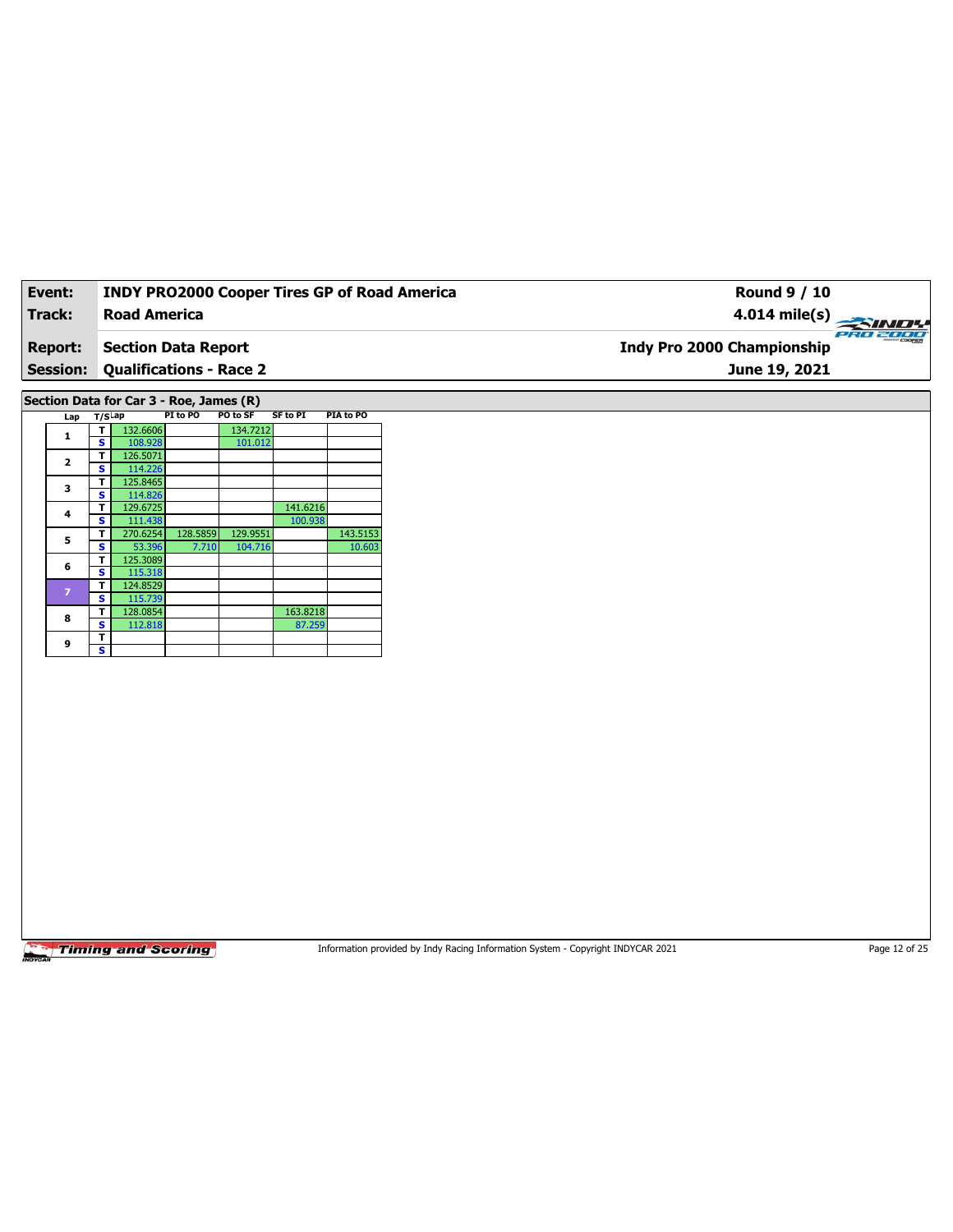| Event:<br>Track:                                                   |        | <b>Road America</b> |                                                    |         | <b>INDY PRO2000 Cooper Tires GP of Road America</b> |                 |                 |                 | <b>Round 9 / 10</b><br>$4.014 \text{ mile(s)}$ |                 |          |                                               |                 |                  |            |            |
|--------------------------------------------------------------------|--------|---------------------|----------------------------------------------------|---------|-----------------------------------------------------|-----------------|-----------------|-----------------|------------------------------------------------|-----------------|----------|-----------------------------------------------|-----------------|------------------|------------|------------|
| <b>Section Data Report</b><br><b>Report:</b>                       |        |                     |                                                    |         |                                                     |                 |                 |                 |                                                |                 |          | PRO 2000<br><b>Indy Pro 2000 Championship</b> |                 |                  |            |            |
| <b>Session:</b><br><b>Qualifications - Race 2</b><br>June 19, 2021 |        |                     |                                                    |         |                                                     |                 |                 |                 |                                                |                 |          |                                               |                 |                  |            |            |
|                                                                    |        |                     | Section Data for Car 40 - Miller, Jack William (R) |         |                                                     |                 |                 |                 |                                                |                 |          |                                               |                 |                  |            |            |
| Lap                                                                |        |                     | T/SI12 to I13 I13 to I14 I14 to SF                 |         | SF to I1                                            | <b>I1 to I2</b> | <b>I2 to I3</b> | <b>I3 to I4</b> | 14 to 15                                       | <b>I5 to 16</b> | 16 to 17 | <b>I7 to I8</b>                               | <b>I8 to 19</b> | <b>I9 to I10</b> | I10 to I11 | I11 to I12 |
|                                                                    |        | 6.3973              | 4.2059                                             | 7.5257  | 5.9138                                              | 10.3848         | 9.7506          | 12.2713         | 11.2346                                        | 12.2158         | 8.3562   | 12.6548                                       | 8.2172          | 8.1923           | 9.0447     | 4.1499     |
|                                                                    | s.     | 82.066              | 105.047                                            | 129.012 | 142.271                                             | 113.978         | 96.498          | 136.849         | 90.427                                         | 92.708          | 91.630   | 106.086                                       | 136.327         | 145.980          | 89.781     | 116.158    |
| 2                                                                  |        | 5.5439              | 4.1608                                             | 7.5133  | 5.8941                                              | 9.8877          | 9.2100          | 12.3259         | 10.8143                                        | 11.6642         | 8.1280   | 11.8429                                       | 8.0529          | 8.1073           | 8.8729     | 4.0955     |
|                                                                    | s.     | 94.699              | 106.186                                            | 129.225 | 142.747                                             | 119.708         | 102.162         | 136.243         | 93.941                                         | 97.092          | 94.203   | 113.359                                       | 139.109         | 147.510          | 91.520     | 117.701    |
| 3                                                                  |        | 5.6172              |                                                    |         |                                                     |                 | 10.5839         | 12.8506         | 12.2722                                        | 12.6533         | 8.5067   | 12.6065                                       | 8.3711          | 8.4564           | 9.1551     | 4.1745     |
|                                                                    | s.     | 93.463              |                                                    |         |                                                     |                 | 88.900          | 130.680         | 82.781                                         | 89.502          | 90.009   | 106.493                                       | 133.821         | 141.421          | 88.699     | 115.474    |
| 4                                                                  |        | 5.7027              | 4.1127                                             | 7.5140  | 5.9221                                              | 10.0286         | 9.1893          | 12.3647         | 10.9686                                        | 11.6637         | 8.0469   | 11.7098                                       | 8.0613          | 8.1567           | 8.7761     | 4.0600     |
|                                                                    | s.     | 92.062              | 107.428                                            | 129.213 | 142.072                                             | 118.026         | 102.392         | 135.816         | 92.620                                         | 97.096          | 95.152   | 114.648                                       | 138.964         | 146.617          | 92.529     | 118.730    |
| 5                                                                  |        | 5.5046              | 4.0674                                             | 7.4823  | 5.9100                                              | 9.7441          | 9.0024          | 12.3116         | 10.8753                                        | 11.6801         | 8.1752   | 11.7605                                       | 8.0218          | 8.0633           | 8.6941     | 4.0553     |
|                                                                    | s.     | 95.375              | 108.624                                            | 129.761 | 142.363                                             | 121.472         | 104.518         | 136.401         | 93.414                                         | 96.960          | 93.659   | 114.153                                       | 139.648         | 148.315          | 93.402     | 118.868    |
| 6                                                                  |        | 5.2896              | 4.0299                                             | 7.4002  | 5.8206                                              | 9.5618          | 8.8474          | 12.1394         | 10.7555                                        | 11.9110         | 8.3529   | 11.9332                                       | 8.0500          | 8.0614           | 8.8866     | 4.0728     |
|                                                                    | $\sim$ | 00.251              | 100.025                                            | 121.200 | AAFAO                                               | 122.700         | 100, 210        | 12022           | $0.4$ $AFT$                                    | or cool         | 01007    | 1127001                                       | 120.150         | 140250           | 01.2701    | 440.257    |

**S** 99.251 109.635 131.200 144.549 123.788 106.349 138.336 94.455 95.080 91.667 112.501 139.159 148.350 91.379 118.357 **<sup>7</sup> <sup>T</sup>** 5.3244 4.0562 7.4406 5.8494 9.6734 8.9555 12.2011 10.8352 11.7039 8.0051 11.7532 8.0014 8.0428 8.7541 4.0591 **S** 98.603 108.924 130.488 143.838 122.360 105.065 137.637 93.760 96.763 95.649 114.224 140.004 148.693 92.762 118.757

**Timing and Scoring** 

**8 T** 5.5445<br> **8 T** 5.5445

**S** 94.688

Information provided by Indy Racing Information System - Copyright INDYCAR 2021 Page 13 of 25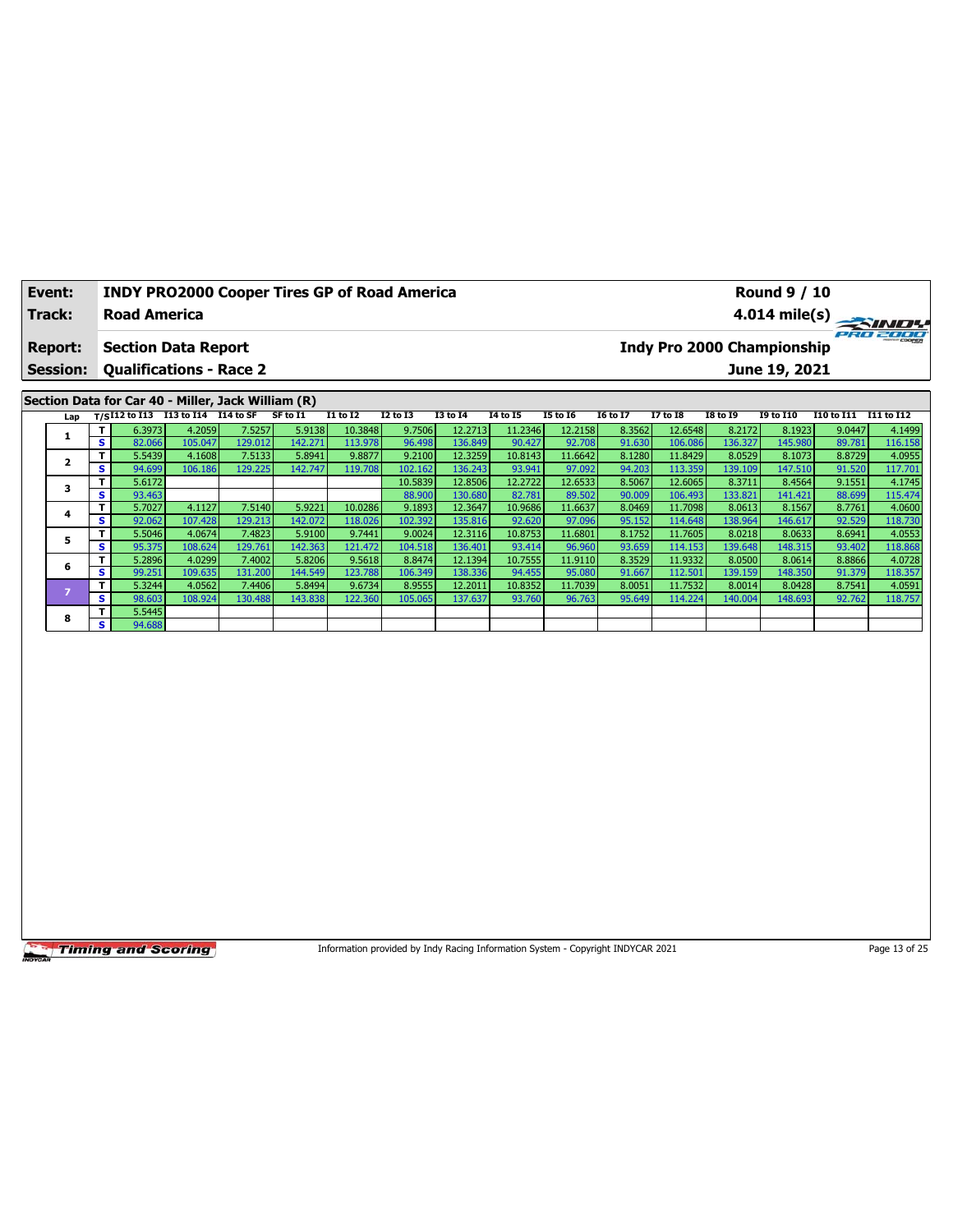| Event:         | <b>INDY PRO2000 Cooper Tires GP of Road America</b> | Round 9 / 10                           |
|----------------|-----------------------------------------------------|----------------------------------------|
| Track:         | Road America                                        | 4.014 mile(s) $\rightarrow$            |
| <b>Report:</b> | Section Data Report                                 | PRO 2000<br>Indy Pro 2000 Championship |
|                | <b>Session: Qualifications - Race 2</b>             | June 19, 2021                          |
|                |                                                     |                                        |

**Section Data for Car 40 - Miller, Jack William (R)**

| Lap                     | $T/S$ Lap |          | PI to PO | PO to SF | <b>SF to PI</b> | PIA to PO |
|-------------------------|-----------|----------|----------|----------|-----------------|-----------|
| 1                       | т         | 130.5149 |          | 137.0684 |                 |           |
|                         | S         | 110.718  |          | 99.282   |                 |           |
| $\overline{\mathbf{2}}$ | т         | 126.1137 |          |          | 138.5256        |           |
|                         | s         | 114.582  |          |          | 103.194         |           |
| 3                       | т         | 325.7010 | 180.6963 | 132.7042 |                 | 196.3717  |
|                         | s         | 44.367   | 5.486    | 102.547  |                 | 7.749     |
| 4                       | т         | 126.2772 |          |          |                 |           |
|                         | s         | 114.434  |          |          |                 |           |
| 5                       | т         | 125.3480 |          |          |                 |           |
|                         | S         | 115.282  |          |          |                 |           |
| 6                       | т         | 125.1123 |          |          |                 |           |
|                         | S         | 115.499  |          |          |                 |           |
| $\overline{z}$          | т         | 124.6554 |          |          | 230.4980        |           |
|                         | S         | 115.923  |          |          | 62.018          |           |
| 8                       | т         |          |          |          |                 |           |
|                         | S         |          |          |          |                 |           |

**Timing and Scoring** 

Information provided by Indy Racing Information System - Copyright INDYCAR 2021 Page 14 of 25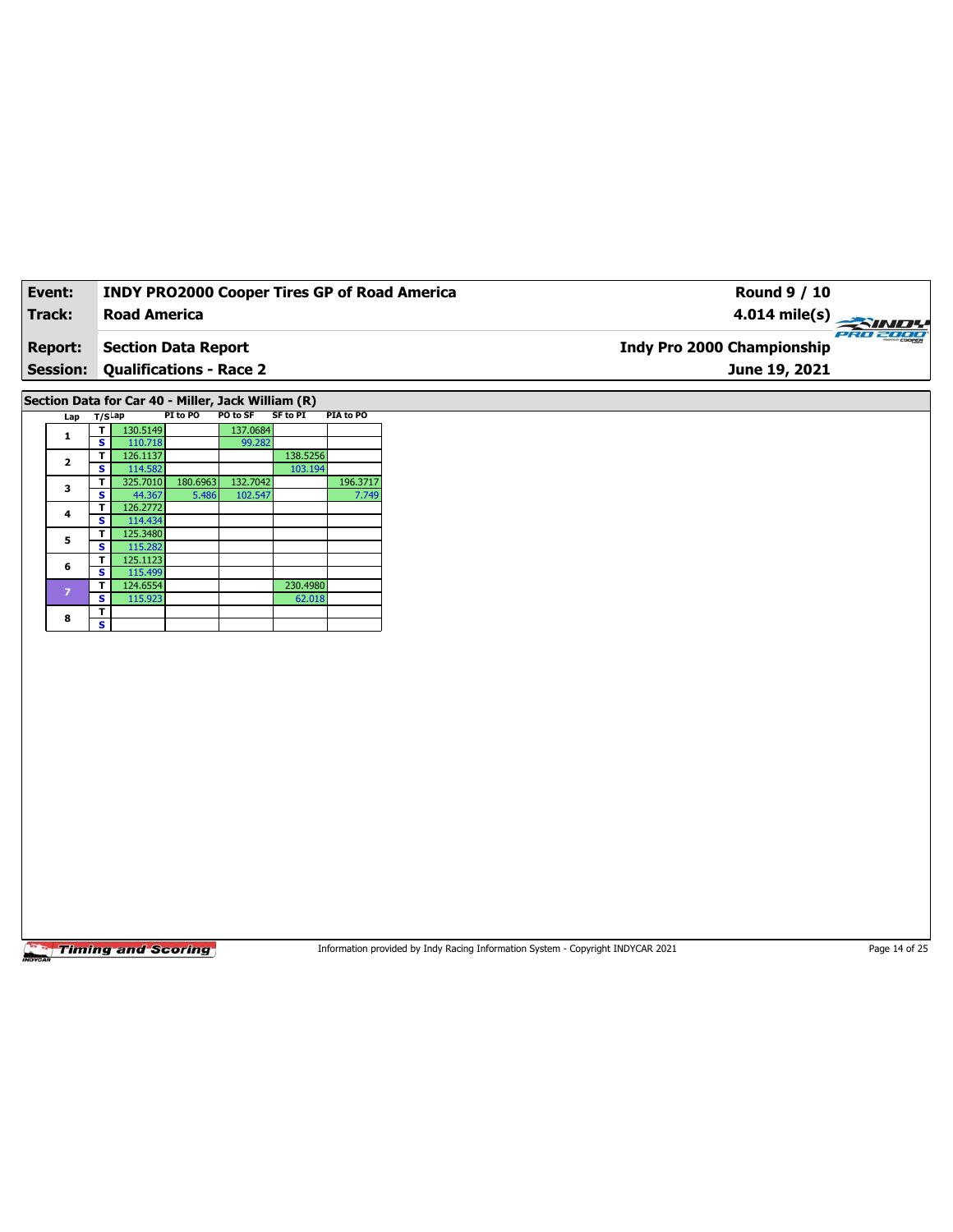| Event:         | <b>INDY PRO2000 Cooper Tires GP of Road America</b> | <b>Round 9 / 10</b>                    |
|----------------|-----------------------------------------------------|----------------------------------------|
| Track:         | <b>Road America</b>                                 | $4.014 \text{ mile(s)}$                |
| <b>Report:</b> | Section Data Report                                 | PRO 2000<br>Indy Pro 2000 Championship |
|                | <b>Session: Qualifications - Race 2</b>             | June 19, 2021                          |
|                |                                                     |                                        |
|                | Section Data for Car 42 - Petrov, Artem             |                                        |

| Lan |              |         | T/SI12 to I13 I13 to I14 I14 to SF |         | SF to I1 | <b>I1 to I2</b> | <b>I2 to I3</b> | <b>I3 to I4</b> | 14 to 15 | <b>I5 to 16</b> | <b>16 to 17</b> | <b>I7 to I8</b> | I8 to 19 | <b>I9 to I10</b> | I10 to I11 I11 to I12 |         |
|-----|--------------|---------|------------------------------------|---------|----------|-----------------|-----------------|-----------------|----------|-----------------|-----------------|-----------------|----------|------------------|-----------------------|---------|
|     | T I          | 5.6974  | 4.2264                             | 7.6273  | 5.9499   | 10.0855         | 9.6089          | 12.6912         | 11.2124  | 11.9178         | 8.3368          | 11.9641         | 8.1419   | 8.2696           | 9.1040                | 4.1469  |
|     | s.           | 92.147  | 104.538                            | 127.294 | 141.408  | 117.360         | 97.921          | 132.321         | 90.606   | 95.026          | 91.844          | 112.211         | 137.588  | 144.615          | 89.197                | 116.242 |
|     | T.           | 5.4680  | 4.1200                             | 7.5458  | 5.9423   | 9.9137          | 9.3064          | 12.4355         | 10.8773  | 11.6422         | 8.0815          | 11.8184         | 8.1109   | 8.2435           | 8.9117                | 4.1197  |
|     | s.           | 96.013  | 107.237                            | 128.669 | 141.589  | 119.394         | 101.103         | 135.042         | 93.397   | 97.275          | 94.745          | 113.594         | 138.114  | 145.073          | 91.121                | 117.010 |
|     | T.           | 5.3108  | 4.0548                             | 7.4769  | 5.9206   | 9.7647          | 9.1998          | 12.4588         | 10.9012  | 11.6296         | 7.9844          | 11.7704         | 8.0968   | 8.2260           | 8.8694                | 4.1087  |
|     | s i          | 98.855  | 108.962                            | 129.854 | 142.108  | 121.216         | 102.275         | 134.790         | 93.192   | 97.381          | 95.897          | 114.057         | 138.354  | 145.382          | 91.556                | 117.323 |
| 4   | T            | 5.5982  |                                    |         |          |                 | 10.0874         | 12.5868         | 11.4160  | 12.0005         | 8.2838          | 11.8143         | 8.0771   | 8.1991           | 8.9195                | 4.0768  |
|     | s.           | 93.780  |                                    |         |          |                 | 93.276          | 133.419         | 88.990   | 94.371          | 92.431          | 113.633         | 138.692  | 145.859          | 91.042                | 118.241 |
| 5   | T.           | 5.2768  | 4.0486                             | 7.4895  | 5.9035   | 9.6935          | 9.0942          | 12.4248         | 10.8941  | 11.6184         | 7.9883          | 11.6452         | 8.0418   | 8.1181           | 8.7953                | 4.0816  |
|     | s.           | 99.492  | 109.129                            | 129.636 | 142.519  | 122.106         | 103.463         | 135.159         | 93.253   | 97.475          | 95.850          | 115.284         | 139.301  | 147.314          | 92.327                | 118.102 |
| 6   | T.           | 5.2596  | 4.0298                             | 7.4569  | 5.9031   | 9.7281          | 8.9692          | 12.3191         | 10.6139  | 11.5889         | 7.9514          | 11.6311         | 8.0268   | 8.1193           | 8.7478                | 4.0769  |
|     | s.           | 99.817  | 109.638                            | 130.203 | 142.529  | 121.672         | 104.904         | 136.318         | 95.715   | 97.723          | 96.295          | 115.423         | 139.561  | 147.292          | 92.829                | 118.238 |
|     | $\mathbf{T}$ | 5.2168  | 4.0217                             | 7.4505  | 5.8942   | 9.6519          | 9.0094          | 12.3288         | 10.6527  | 11.4324         | 7.8922          | 11.6709         | 8.0231   | 8.0741           | 8.6979                | 4.0793  |
|     | S            | 100.636 | 109.859                            | 130.315 | 142.744  | 122.632         | 104.436         | 136.211         | 95.366   | 99.061          | 97.018          | 115.030         | 139.625  | 148.117          | 93.361                | 118.169 |
| 8   | $\mathbf{T}$ | 5.2320  | 4.0484                             | 7.4763  | 5.9120   | 9.6797          | 8.9757          | 12.3450         | 10.6277  | 11.5313         | 7.9251          | 11.6144         | 7.9957   | 8.0856           | 8.6641                | 4.0628  |
|     | s.           | 100.344 | 109.134                            | 129.865 | 142.315  | 122.280         | 104.828         | 136.032         | 95.591   | 98.211          | 96.615          | 115.589         | 140.104  | 147.906          | 93.725                | 118.649 |
| 9   | T            | 5.6109  |                                    |         |          |                 |                 |                 |          |                 |                 |                 |          |                  |                       |         |
|     | s l          | 93.568  |                                    |         |          |                 |                 |                 |          |                 |                 |                 |          |                  |                       |         |

Information provided by Indy Racing Information System - Copyright INDYCAR 2021 Page 15 of 25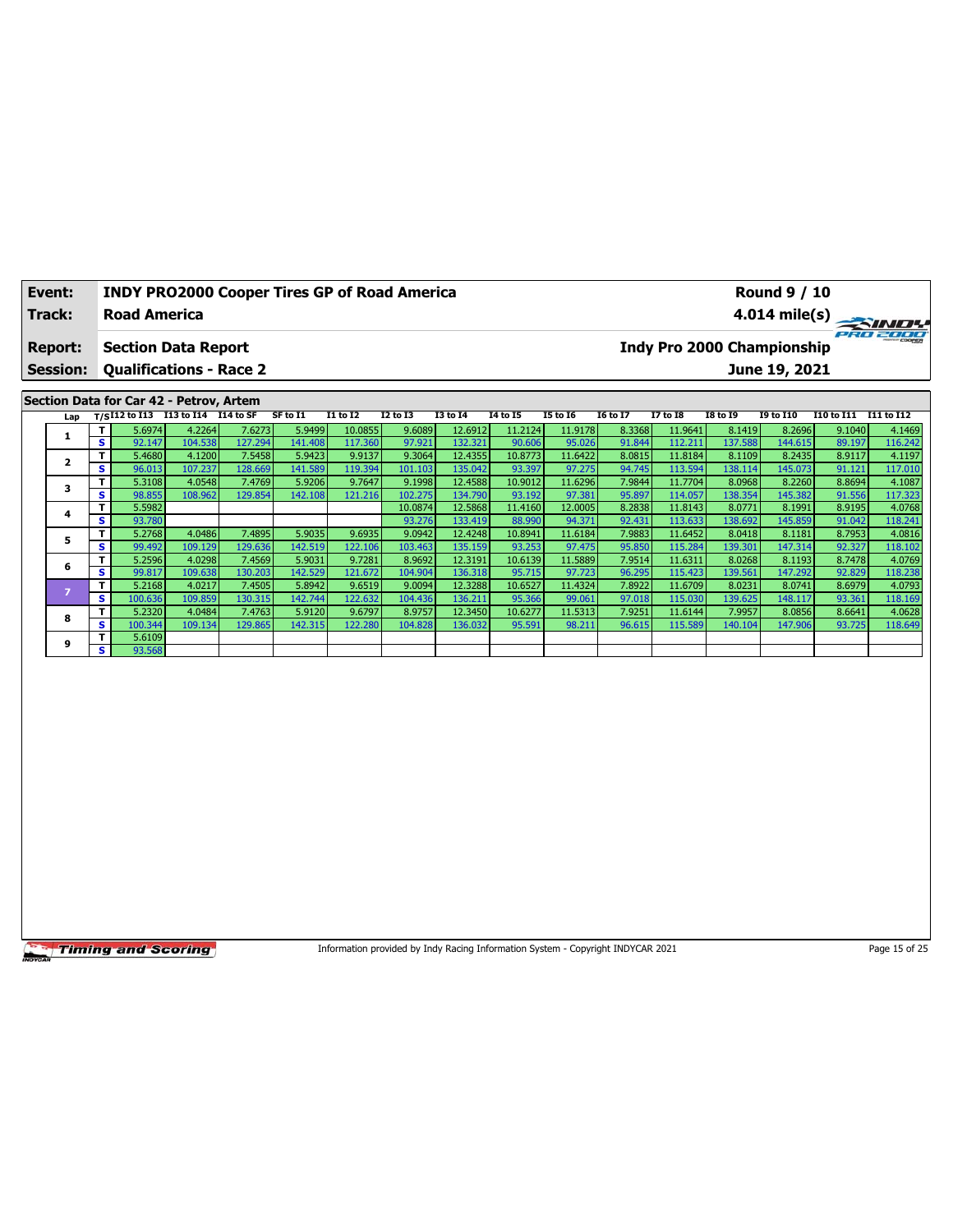| Event:          | <b>INDY PRO2000 Cooper Tires GP of Road America</b> | Round 9 / 10                           |
|-----------------|-----------------------------------------------------|----------------------------------------|
| Track:          | <b>Road America</b>                                 | $4.014 \text{ mile(s)}$                |
| <b>Report:</b>  | Section Data Report                                 | PRO 2000<br>Indy Pro 2000 Championship |
| <b>Session:</b> | <b>Qualifications - Race 2</b>                      | June 19, 2021                          |

**Section Data for Car 42 - Petrov, Artem**

| Lap            | $T/S$ Lap |          | PI to PO | PO to SF | <b>SF to PI</b> | PIA to PO |
|----------------|-----------|----------|----------|----------|-----------------|-----------|
| 1              | т         | 128.9801 |          | 132.2611 |                 |           |
|                | s         | 112.036  |          | 102.890  |                 |           |
| $\overline{2}$ | т         | 126.5369 |          |          |                 |           |
|                | s         | 114.199  |          |          |                 |           |
| 3              | т         | 125.7729 |          |          | 138.9450        |           |
|                | S         | 114.893  |          |          | 102.882         |           |
| 4              | т         | 255.9123 | 115.4376 | 127.2750 |                 | 130.9278  |
|                | S         | 56,466   | 8.588    | 106.921  |                 | 11.623    |
| 5              | т         | 125.1137 |          |          |                 |           |
|                | s         | 115.498  |          |          |                 |           |
| 6              | Т         | 124.4219 |          |          |                 |           |
|                | s         | 116.140  |          |          |                 |           |
| $\overline{z}$ | т         | 124.0959 |          |          |                 |           |
|                | s         | 116.445  |          |          |                 |           |
| 8              | т         | 124.1758 |          |          | 190.7507        |           |
|                | s         | 116.371  |          |          | 74.941          |           |
| 9              | т         |          |          |          |                 |           |
|                | s         |          |          |          |                 |           |

**Timing and Scoring** 

Information provided by Indy Racing Information System - Copyright INDYCAR 2021 Page 16 of 25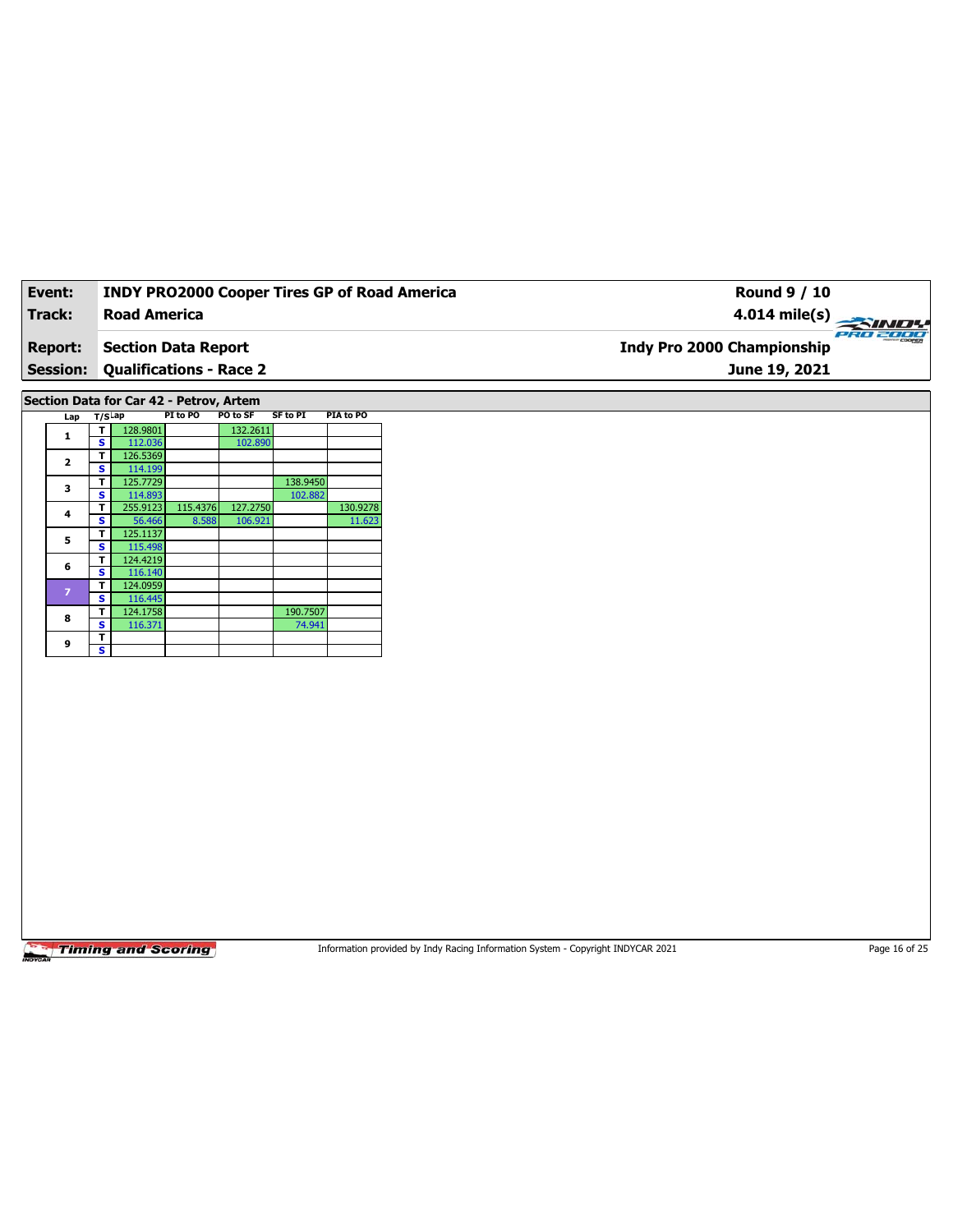| Event:          | <b>INDY PRO2000 Cooper Tires GP of Road America</b> |        |        |          |          |                 |                 | <b>Round 9 / 10</b>                    |                 |          |                 |                 |                  |              |                   |
|-----------------|-----------------------------------------------------|--------|--------|----------|----------|-----------------|-----------------|----------------------------------------|-----------------|----------|-----------------|-----------------|------------------|--------------|-------------------|
| Track:          | <b>Road America</b>                                 |        |        |          |          |                 |                 | 4.014 mile(s) $\overline{\phantom{a}}$ |                 |          |                 |                 |                  | <b>SINDY</b> |                   |
| <b>Report:</b>  | <b>Section Data Report</b>                          |        |        |          |          |                 |                 | Indy Pro 2000 Championship             |                 |          |                 |                 |                  | PRO 2000     |                   |
| <b>Session:</b> | <b>Qualifications - Race 2</b>                      |        |        |          |          |                 |                 |                                        |                 |          |                 |                 | June 19, 2021    |              |                   |
|                 |                                                     |        |        |          |          |                 |                 |                                        |                 |          |                 |                 |                  |              |                   |
|                 | Section Data for Car 5 - Brichacek, Wyatt (R)       |        |        |          |          |                 |                 |                                        |                 |          |                 |                 |                  |              |                   |
|                 | Lap $T/SI12$ to I13 I13 to I14 I14 to SF            |        |        | SF to I1 | I1 to I2 | <b>I2 to I3</b> | <b>I3 to I4</b> | 14 to 15                               | <b>I5 to 16</b> | 16 to 17 | <b>I7 to I8</b> | <b>I8 to 19</b> | <b>19 to 110</b> | I10 to I11   | <b>I11 to I12</b> |
|                 | 6.3205                                              | 4.2084 | 7.4913 | 5.7962   | 10.3977  | 9.8493          | 12.4949         | 11.5365                                | 12.3512         | 8.4017   | 12.4617         | 8.1202          | 8.0779           | 9.4431       | 4.2508            |

|   | т   | 6.3205 | 4.2084  | 7.49131 | 5.79621 | 10.3977 | 9.8493  | 12.4949  | 11.5365 | 12.3512 | 8.4017 | 12.4617 | 8.1202  | 8.0779  | 9.4431 | 4.2508  |
|---|-----|--------|---------|---------|---------|---------|---------|----------|---------|---------|--------|---------|---------|---------|--------|---------|
|   | s.  | 83.063 | 104.985 | 129.605 | 145.158 | 113.836 | 95.531  | 134.4001 | 88.060  | 91.691  | 91.134 | 107.730 | 137.956 | 148.047 | 85.994 | 113.401 |
|   | T.  | 5.4936 | 4.1101  | 7.4733  | 5.8698  | 10.0073 | 9.3287  | 12.3926  | 10.8457 | 11.6574 | 8.1408 | 12.0947 | 8.0775  | 8.0844  | 9.0453 | 4.1291  |
|   | S   | 95.566 | 107.496 | 129.917 | 143.338 | 118.277 | 100.862 | 135.510  | 93.669  | 97.149  | 94.055 | 110.999 | 138.685 | 147.928 | 89.775 | 116.743 |
|   | T.  | 5.5881 | 4.1461  | 7.5188  | 5.8917  | 9.9224  | 9.1724  | 12.3652  | 10.8185 | 11.8056 | 8.3986 | 13.3672 | 8.0989  | 8.1450  | 8.9490 | 4.1257  |
|   | s.  | 93.950 | 106.562 | 129.131 | 142.805 | 119.289 | 102.580 | 135.810  | 93.905  | 95.929  | 91.168 | 100.432 | 138.318 | 146.827 | 90.741 | 116.840 |
|   | T.  | 5.5065 | 4.1112  | 7.4807  | 5.8606  | 9.8742  | 9.1857  | 12.3058  | 10.7558 | 11.7440 | 8.4078 | 12.5675 | 8.2266  | 8.2496  | 8.9453 | 4.1826  |
|   | s l | 95.342 | 107.467 | 129.789 | 143.563 | 119.872 | 102.432 | 136.466  | 94.452  | 96.432  | 91.068 | 106.823 | 136.171 | 144.966 | 90.779 | 115.250 |
| 5 | T.  | 5.6172 |         |         |         |         | 10.0167 | 12.8435  | 11.5439 | 12.3716 | 8.8368 | 12.2328 | 8.1492  | 8.1761  | 8.9727 | 4.1626  |
|   | s l | 93.463 |         |         |         |         | 93.934  | 130.752  | 88.004  | 91.540  | 86.647 | 109.746 | 137.465 | 146.269 | 90.502 | 115.804 |
| 6 | T.  | 5.4449 | 4.0985  | 7.4499  | 5.8331  | 9.7783  | 9.0342  | 12.2132  | 10.8389 | 11.6188 | 7.9363 | 11.6312 | 7.9569  | 7.9614  | 8.7786 | 4.0667  |
|   | s.  | 96.421 | 107.800 | 130.325 | 144.240 | 121.047 | 104.150 | 137.500  | 93.728  | 97.471  | 96.478 | 115.422 | 140.787 | 150.213 | 92.503 | 118.535 |
|   | Τ.  | 5.2840 | 4.0847  | 7.4450  | 5.8429  | 9.6690  | 9.0189  | 12.2429  | 10.7331 | 11.6445 | 7.9639 | 11.8068 | 8.1530  | 8.0795  | 8.7206 | 4.0657  |
|   | s.  | 99.357 | 108.164 | 130.411 | 143.998 | 122.416 | 104.326 | 137.167  | 94.652  | 97.256  | 96.144 | 113.706 | 137.401 | 148.018 | 93.118 | 118.564 |
| 8 | T.  | 5.2950 | 4.0910  | 7.4994  | 5.8955  | 9.7301  | 9.0283  | 12.2535  | 10.5935 | 11.4939 | 7.8547 | 11.6177 | 7.9982  | 8.0289  | 8.8156 | 4.0901  |
|   |     |        |         |         |         |         |         |          |         |         |        |         |         |         |        |         |
|   | s.  | 99.150 | 107.998 | 129.465 | 142.713 | 121.647 | 104.218 | 137.048  | 95.899  | 98.531  | 97.481 | 115.556 | 140.060 | 148.951 | 92.115 | 117.857 |
| 9 | Τ.  | 5.3579 |         |         |         |         |         |          |         |         |        |         |         |         |        |         |

Information provided by Indy Racing Information System - Copyright INDYCAR 2021 Page 17 of 25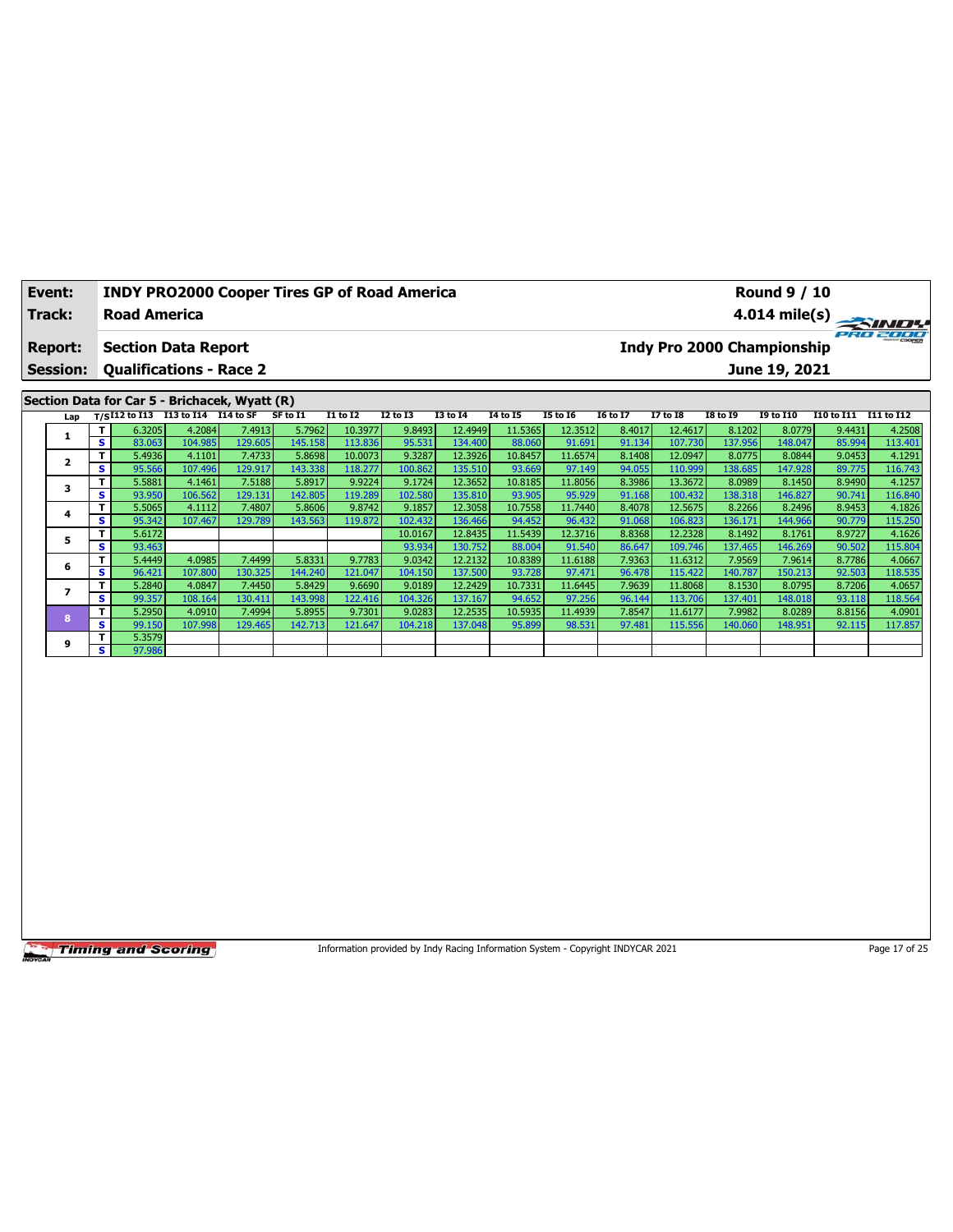| Event:          | <b>INDY PRO2000 Cooper Tires GP of Road America</b> | Round 9 / 10                      |          |
|-----------------|-----------------------------------------------------|-----------------------------------|----------|
| Track:          | <b>Road America</b>                                 | $4.014 \text{ mile(s)}$           |          |
| <b>Report:</b>  | Section Data Report                                 | <b>Indy Pro 2000 Championship</b> | PRO 2000 |
| <b>Session:</b> | <b>Qualifications - Race 2</b>                      | June 19, 2021                     |          |
|                 |                                                     |                                   |          |

**Section Data for Car 5 - Brichacek, Wyatt (R)**

| Lap                     | $T/S$ Lap |          | PI to PO | PO to SF | SF to PI | PIA to PO |
|-------------------------|-----------|----------|----------|----------|----------|-----------|
| 1                       | т         | 131.2014 |          | 138.6615 |          |           |
|                         | s         | 110.139  |          | 98.141   |          |           |
| $\overline{\mathbf{2}}$ | т         | 126.7503 |          |          |          |           |
|                         | S         | 114.007  |          |          |          |           |
| 3                       | т         | 128.3132 |          |          |          |           |
|                         | s         | 112.618  |          |          |          |           |
| 4                       | т         | 127.4039 |          |          | 139.3952 |           |
|                         | s         | 113.422  |          |          | 102.550  |           |
| 5                       | т         | 291.1838 | 148.0489 | 131.0385 |          | 163.1069  |
|                         | s         | 49.626   | 6.696    | 103.850  |          | 9.330     |
| 6                       | т         | 124.6409 |          |          |          |           |
|                         | s         | 115.936  |          |          |          |           |
| $\overline{ }$          | т         | 124.7545 |          |          |          |           |
|                         | s         | 115.831  |          |          |          |           |
| 8                       | т         | 124.2854 |          |          | 149.2638 |           |
|                         | s         | 116.268  |          |          | 95.770   |           |
| 9                       | т         |          |          |          |          |           |
|                         | s         |          |          |          |          |           |

**Timing and Scoring** 

Information provided by Indy Racing Information System - Copyright INDYCAR 2021 Page 18 of 25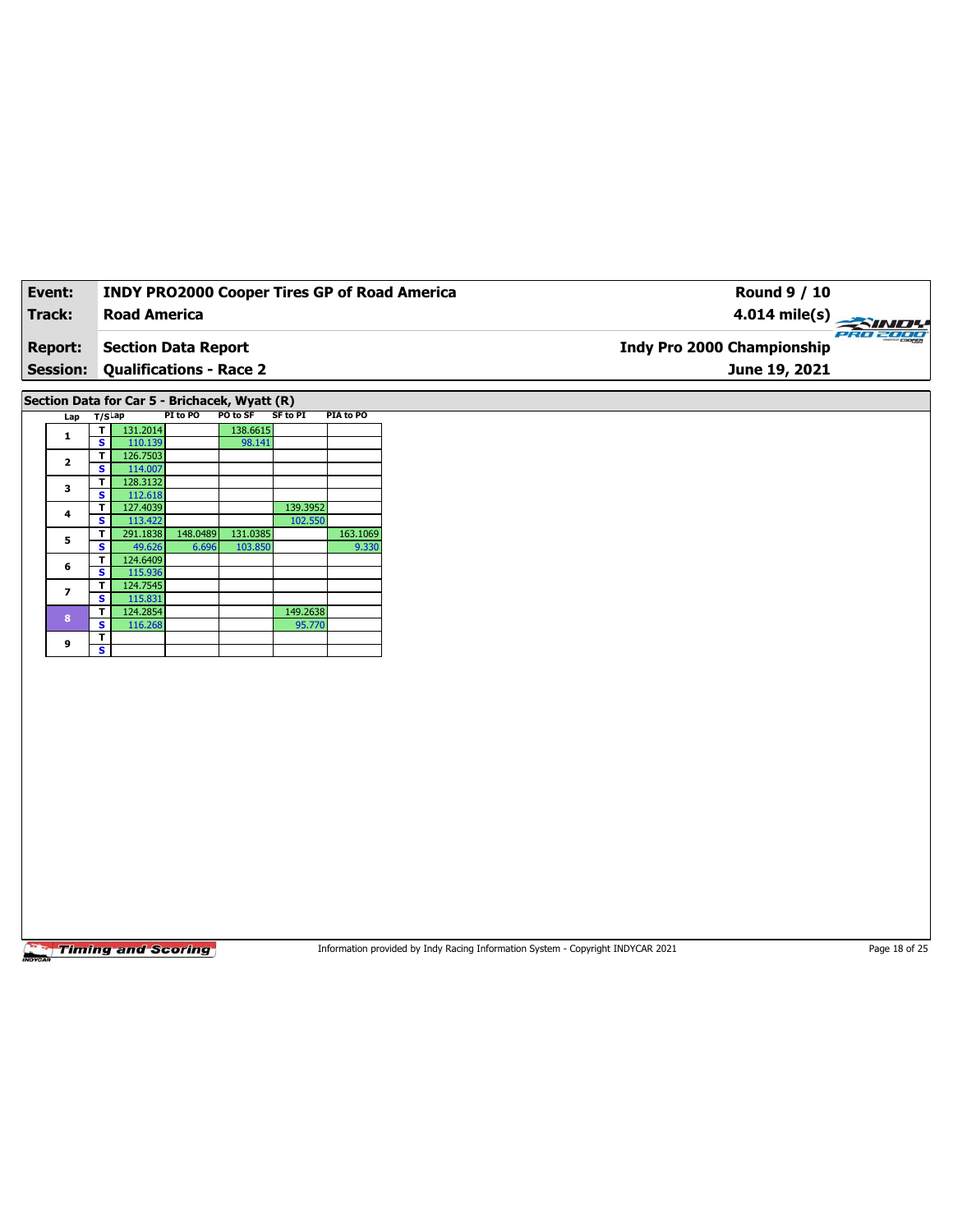| Event:          | <b>INDY PRO2000 Cooper Tires GP of Road America</b> |          |          |          |                 | <b>Round 9 / 10</b> |                 |          |                 |                                        |                  |                   |            |
|-----------------|-----------------------------------------------------|----------|----------|----------|-----------------|---------------------|-----------------|----------|-----------------|----------------------------------------|------------------|-------------------|------------|
| Track:          | <b>Road America</b>                                 |          |          |          |                 |                     |                 |          |                 |                                        |                  |                   |            |
| <b>Report:</b>  | <b>Section Data Report</b>                          |          |          |          |                 |                     |                 |          |                 | PRO 2000<br>Indy Pro 2000 Championship |                  |                   |            |
| <b>Session:</b> | <b>Qualifications - Race 2</b>                      |          |          |          |                 |                     |                 |          |                 |                                        | June 19, 2021    |                   |            |
|                 |                                                     |          |          |          |                 |                     |                 |          |                 |                                        |                  |                   |            |
|                 | Section Data for Car 51 - Abel, Jacob               |          |          |          |                 |                     |                 |          |                 |                                        |                  |                   |            |
| Lap             | T/SI12 to I13 I13 to I14 I14 to SF                  | SF to I1 | I1 to I2 | I2 to I3 | <b>I3 to I4</b> | 14 to 15            | <b>I5 to 16</b> | 16 to 17 | <b>I7 to I8</b> | <b>I8 to 19</b>                        | <b>19 to 110</b> | <b>I10 to I11</b> | I11 to I12 |

| Lap |          |        | $1/5$ $1/5$ $1/5$ $1/5$ $1/5$ $1/5$ $1/5$ $1/5$ $1/5$ $1/5$ $1/5$ |         | .       |         | w       |         | .       | 13 W 19 | w      | ., w.u  | 10 W 19 | 19 W 11V |        |         |
|-----|----------|--------|-------------------------------------------------------------------|---------|---------|---------|---------|---------|---------|---------|--------|---------|---------|----------|--------|---------|
|     |          | 5.6963 | 4.1454                                                            | 7.5331  | 5.9150  | 10.0983 | 9.5682  | 12.4646 | 10.9714 | 11.8879 | 8.2106 | 12.0040 | 8.0878  | 8.2034   | 8.9283 | 4.1128  |
|     | s.       | 92.165 | 106.580                                                           | 128.886 | 142.242 | 117.211 | 98.337  | 134.727 | 92.596  | 95.265  | 93.255 | 111.838 | 138.508 | 145.782  | 90.952 | 117.206 |
|     |          | 5.4805 | 4.1423                                                            | 7.5155  | 5.9005  | 9.9276  | 9.2866  | 12.3865 | 10.8785 | 11.7041 | 8.1135 | 11.9151 | 8.0653  | 8.1778   | 8.7387 | 4.0645  |
|     | s.       | 95.794 | 106.660                                                           | 129.188 | 142.592 | 119.227 | 101.319 | 135.576 | 93.387  | 96.761  | 94.371 | 112.672 | 138.895 | 146.238  | 92.925 | 118.599 |
| з   |          | 6.0981 |                                                                   |         |         |         | 9.8978  | 12.6403 | 11.1694 | 12.3852 | 8.5686 | 12.0648 | 8.1955  | 8.2859   | 8.8908 | 4.0696  |
|     | s        | 86.092 |                                                                   |         |         |         | 95.062  | 132.854 | 90.955  | 91.440  | 89.359 | 111.274 | 136.688 | 144.331  | 91.335 | 118.450 |
|     | T.       | 5.4101 | 4.0983                                                            | 7.4834  | 5.8898  | 9.7110  | 8.9717  | 12.2900 | 10.6513 | 11.6731 | 8.0679 | 11.7507 | 8.0363  | 8.1201   | 8.6813 | 4.0436  |
|     | s        | 97.041 | 107.805                                                           | 129.742 | 142.851 | 121.886 | 104.875 | 136.641 | 95.379  | 97.018  | 94.905 | 114.249 | 139.396 | 147.278  | 93.540 | 119.212 |
|     |          | 5.2990 | 4.0779                                                            | 7.4437  | 5.8941  | 9.6873  | 8.9809  | 12.2649 | 10.5960 | 11.5461 | 7.9241 | 11.7129 | 8.0193  | 8.1248   | 8.7773 | 4.0581  |
|     | s.       | 99.075 | 108.345                                                           | 130.434 | 142.747 | 122.184 | 104.768 | 136.921 | 95.877  | 98.085  | 96.627 | 114.617 | 139.691 | 147.192  | 92.517 | 118.786 |
| 6   | т        | 5.2593 | 4.0376                                                            | 7.4318  | 5.8915  | 9.6457  | 8.9688  | 12.2790 | 10.6349 | 11.5147 | 7.8818 | 11.6961 | 8.0349  | 8.1026   | 8.7335 | 4.0462  |
|     | s.       | 99.823 | 109.426                                                           | 130.643 | 142.810 | 122.711 | 104.909 | 136.763 | 95.526  | 98.353  | 97.146 | 114.782 | 139.420 | 147.596  | 92.981 | 119.135 |
|     | T.       | 5.2649 | 4.0407                                                            | 7.4339  | 5.8997  | 9.7061  | 8.9803  | 12.2154 | 10.6065 | 11.4636 | 7.8796 | 11.6186 | 7.9773  | 8.0807   | 8.7931 | 4.0683  |
|     | <b>S</b> | 99.717 | 109.342                                                           | 130.606 | 142.611 | 121.948 | 104.775 | 137.475 | 95.782  | 98.791  | 97.173 | 115.547 | 140.427 | 147.996  | 92.350 | 118.488 |
| 8   | T.       | 5.9210 |                                                                   |         |         |         |         |         |         |         |        |         |         |          |        |         |
|     | s.       | 88.667 |                                                                   |         |         |         |         |         |         |         |        |         |         |          |        |         |

Information provided by Indy Racing Information System - Copyright INDYCAR 2021 Page 19 of 25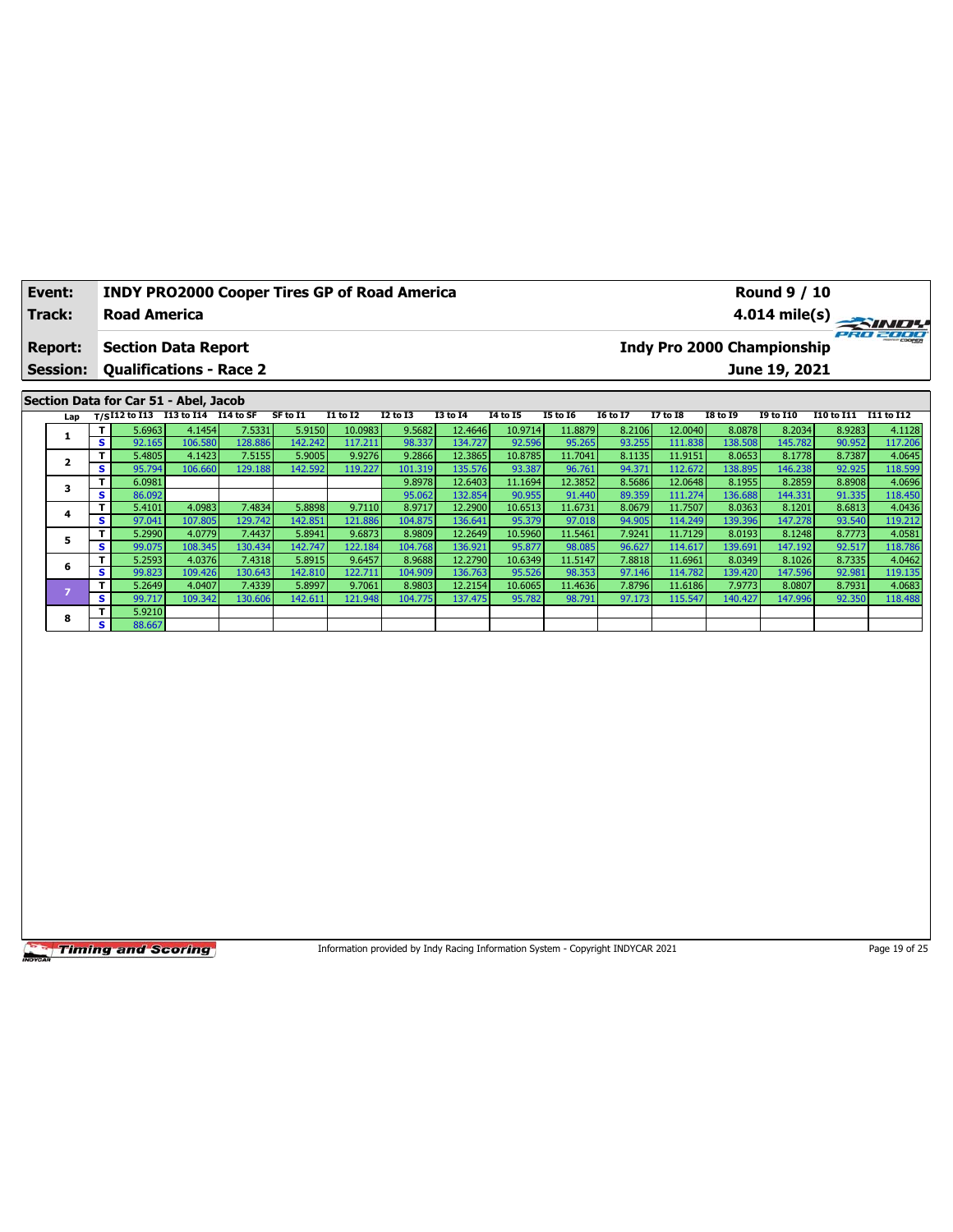| Event:          | <b>INDY PRO2000 Cooper Tires GP of Road America</b> | Round 9 / 10                           |
|-----------------|-----------------------------------------------------|----------------------------------------|
| Track:          | <b>Road America</b>                                 | $4.014 \text{ mile(s)}$                |
| <b>Report:</b>  | Section Data Report                                 | PRO 2000<br>Indy Pro 2000 Championship |
| <b>Session:</b> | <b>Qualifications - Race 2</b>                      | June 19, 2021                          |

**Section Data for Car 51 - Abel, Jacob**

| Lap                     |   | $T/S$ Lap | PI to PO | PO to SF | <b>SF to PI</b> | PIA to PO |
|-------------------------|---|-----------|----------|----------|-----------------|-----------|
| 1                       | т | 127.8271  |          | 137.4223 |                 |           |
|                         | s | 113.046   |          | 99.026   |                 |           |
| $\overline{\mathbf{2}}$ | т | 126.2970  |          |          | 139.1140        |           |
|                         | s | 114.416   |          |          | 102.757         |           |
| 3                       | т | 345.3859  | 204.7171 | 127.7053 |                 | 220.1874  |
|                         | s | 41.838    | 4.843    | 106.561  |                 | 6.911     |
| 4                       | т | 124.8786  |          |          |                 |           |
|                         | s | 115.716   |          |          |                 |           |
| 5                       | т | 124.4064  |          |          |                 |           |
|                         | s | 116.155   |          |          |                 |           |
| 6                       | т | 124.1584  |          |          |                 |           |
|                         | s | 116.387   |          |          |                 |           |
| $\overline{z}$          | т | 124.0287  |          |          | 199.3423        |           |
|                         | s | 116.509   |          |          | 71.711          |           |
| 8                       | т |           |          |          |                 |           |
|                         | s |           |          |          |                 |           |

**Timing and Scoring** 

Information provided by Indy Racing Information System - Copyright INDYCAR 2021 Page 20 of 25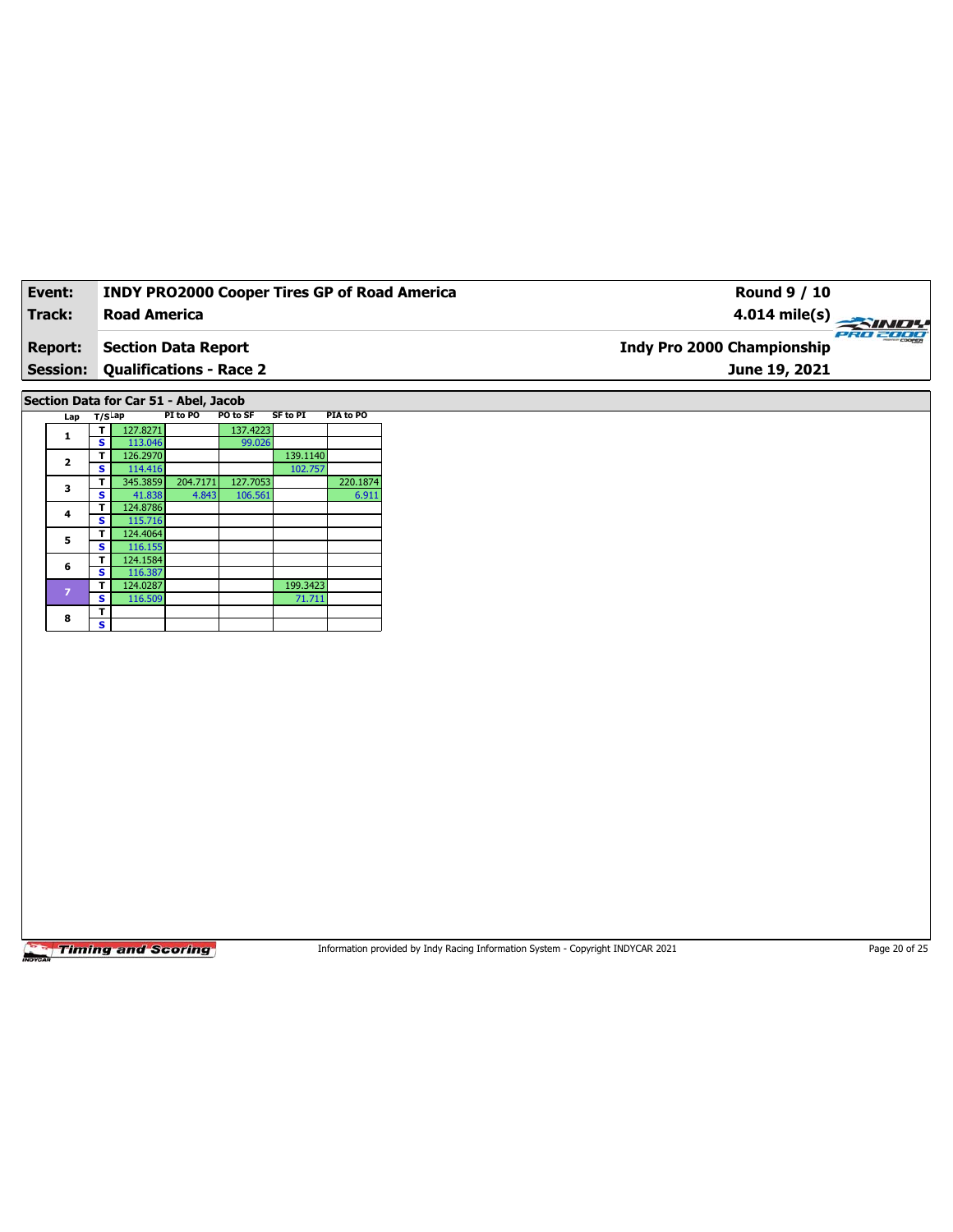|        | <b>Event:</b>                                                              |    |                     |                                           | <b>INDY PRO2000 Cooper Tires GP of Road America</b><br><b>Round 9 / 10</b> |          |                 |          |                 |          |                 |                 |                 |                         |                  |            |            |
|--------|----------------------------------------------------------------------------|----|---------------------|-------------------------------------------|----------------------------------------------------------------------------|----------|-----------------|----------|-----------------|----------|-----------------|-----------------|-----------------|-------------------------|------------------|------------|------------|
| Track: |                                                                            |    | <b>Road America</b> |                                           |                                                                            |          |                 |          |                 |          |                 |                 |                 | $4.014 \text{ mile(s)}$ |                  |            |            |
|        | Indy Pro 2000 Championship<br><b>Report:</b><br><b>Section Data Report</b> |    |                     |                                           |                                                                            |          |                 |          |                 |          | PRO 2000        |                 |                 |                         |                  |            |            |
|        | <b>Session:</b>                                                            |    |                     | <b>Qualifications - Race 2</b>            |                                                                            |          |                 |          |                 |          |                 |                 |                 |                         | June 19, 2021    |            |            |
|        |                                                                            |    |                     |                                           |                                                                            |          |                 |          |                 |          |                 |                 |                 |                         |                  |            |            |
|        |                                                                            |    |                     | Section Data for Car 55 - Gold, Reece (R) |                                                                            |          |                 |          |                 |          |                 |                 |                 |                         |                  |            |            |
|        |                                                                            |    |                     |                                           |                                                                            |          |                 |          |                 |          |                 |                 |                 |                         |                  |            |            |
|        | Lap                                                                        |    |                     | T/SI12 to I13 I13 to I14 I14 to SF        |                                                                            | SF to I1 | <b>I1 to I2</b> | I2 to I3 | <b>I3 to I4</b> | 14 to 15 | <b>15 to 16</b> | <b>16 to 17</b> | <b>I7 to I8</b> | <b>I8 to 19</b>         | <b>I9 to I10</b> | I10 to I11 | I11 to I12 |
|        |                                                                            |    | 5.6286              | 4.1196                                    | 7.4440                                                                     | 5.8175   | 10.1796         | 9.4609   | 12.2916         | 11.1351  | 11.8903         | 8.2398          | 12.1339         | 8.0507                  | 8.0639           | 9.0299     | 4.1260     |
|        | 1                                                                          | s. | 93.274              | 107.248                                   | 130.428                                                                    | 144.626  | 116.275         | 99.452   | 136.623         | 91.235   | 95.246          | 92.925          | 110.640         | 139.147                 | 148.304          | 89.929     | 116.831    |
|        |                                                                            |    | 5.5090              | 4.0870                                    | 7.4182                                                                     | 5.8187   | 10.0259         | 9.2802   | 12.2137         | 10.8902  | 11.7670         | 8.0834          | 11.9267         | 8.0279                  | 8.0464           | 8.8654     | 4.0786     |
|        | $\overline{2}$                                                             | s. | 95.299              | 108.103                                   | 130.882                                                                    | 144.596  | 118.058         | 101.389  | 137.495         | 93.287   | 96.244          | 94.723          | 112.563         | 139.542                 | 148.627          | 91.597     | 118.189    |
|        | 3                                                                          |    | 5.5144              | 4.0850                                    | 7.4084                                                                     | 5.8173   | 9.8944          | 9.1203   | 12.2040         | 10.8681  | 11.5686         | 8.0547          | 11.8858         | 8.0364                  | 8.0756           | 8.7326     | 4.0720     |

**4 T** 5.5338 10.0968 12.4819 10.2689 12.4819 11.7434 12.5716 8.4254 12.0160 8.4254 12.0160 8.0577 8.1110 8.8234 4.0096 **S** 94.872 91.627 134.540 86.509 90.084 90.878 111.726 139.026 147.443 92.033 118.450 **<sup>5</sup> <sup>T</sup>** 5.4549 4.0668 7.4081 5.8253 9.7973 9.0110 12.1557 10.7124 11.5677 7.9602 11.6991 7.9718 8.0132 8.7252 4.0530 **S** 96.244 108.640 131.060 144.433 120.813 104.418 138.151 94.835 97.902 96.189 114.752 140.524 149.242 93.069 118.935 **6 T** 5.4122 4.0446 7.3947 5.8134 9.7416 9.0184 12.1447 10.6611 11.5298 7.9873 11.6537 7.9806 8.6353 4.06353 4.0635<br>**6 7.0867 1.0867 1.0867 1.0867 1.0867 1.0867 1.0867 1.0867 1.0867 1.0868 1.0868 1.0867 1.0867 1.0867 1.0 S** 97.003 109.237 131.298 144.728 121.503 104.332 138.276 95.291 98.224 95.862 115.199 140.897 149.852 94.038 118.628 **<sup>7</sup> <sup>T</sup>** 5.3581 4.0576 7.4217 5.8381 9.6253 8.9271 12.1147 10.6380 11.5570 7.9320 11.5945 7.9410 7.9928 8.6510 4.0465 **S** 97.982 108.887 130.820 144.116 122.971 105.399 138.618 95.498 97.993 96.531 115.788 141.069 149.623 93.867 119.127

**Timing and Scoring** 

**8 T** 5.3689

**S** 97.785

Information provided by Indy Racing Information System - Copyright INDYCAR 2021 Page 21 of 25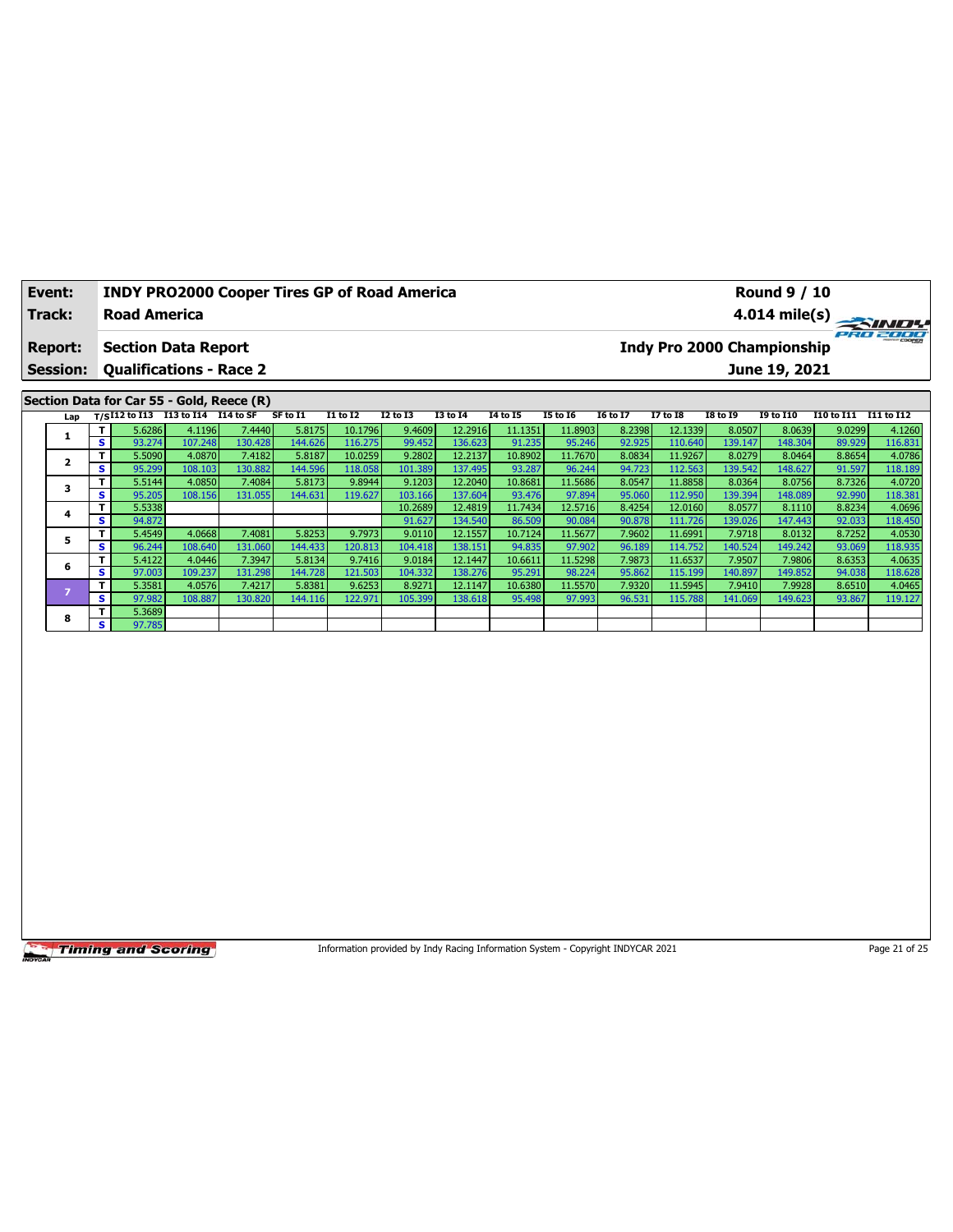| Event:          | <b>INDY PRO2000 Cooper Tires GP of Road America</b> | Round 9 / 10                                  |
|-----------------|-----------------------------------------------------|-----------------------------------------------|
| Track:          | Road America                                        | $4.014 \text{ mile(s)}$                       |
| <b>Report:</b>  | Section Data Report                                 | PRO 2000<br><b>Indy Pro 2000 Championship</b> |
| <b>Session:</b> | <b>Qualifications - Race 2</b>                      | June 19, 2021                                 |
|                 |                                                     |                                               |

**Section Data for Car 55 - Gold, Reece (R)**

|  | Lap            | $T/S$ Lap |          | PI to PO | PO to SF | <b>SF to PI</b> | PIA to PO |
|--|----------------|-----------|----------|----------|----------|-----------------|-----------|
|  | 1              |           | 127.6114 |          | 135.6930 |                 |           |
|  |                | s         | 113.238  |          | 100.288  |                 |           |
|  | $\mathbf{2}$   | т         | 126.0383 |          |          |                 |           |
|  |                | s         | 114.651  |          |          |                 |           |
|  |                | т         | 125.3376 |          |          | 137.9560        |           |
|  | 3              | s         | 115.292  |          |          | 103.620         |           |
|  | 4              | т         | 422.9206 | 281.9732 | 128.2510 |                 | 297.5473  |
|  |                | s         | 34.168   | 3.516    | 106.108  |                 | 5.114     |
|  | 5              | т         | 124.4217 |          |          |                 |           |
|  |                | s         | 116.141  |          |          |                 |           |
|  | 6              | т         | 124.0316 |          |          |                 |           |
|  |                | s         | 116.506  |          |          |                 |           |
|  | $\overline{z}$ | т         | 123.6954 |          |          | 155.9874        |           |
|  |                | s         | 116.822  |          |          | 91.642          |           |
|  | 8              | т         |          |          |          |                 |           |
|  |                | s         |          |          |          |                 |           |

**Timing and Scoring** 

Information provided by Indy Racing Information System - Copyright INDYCAR 2021 Page 22 of 25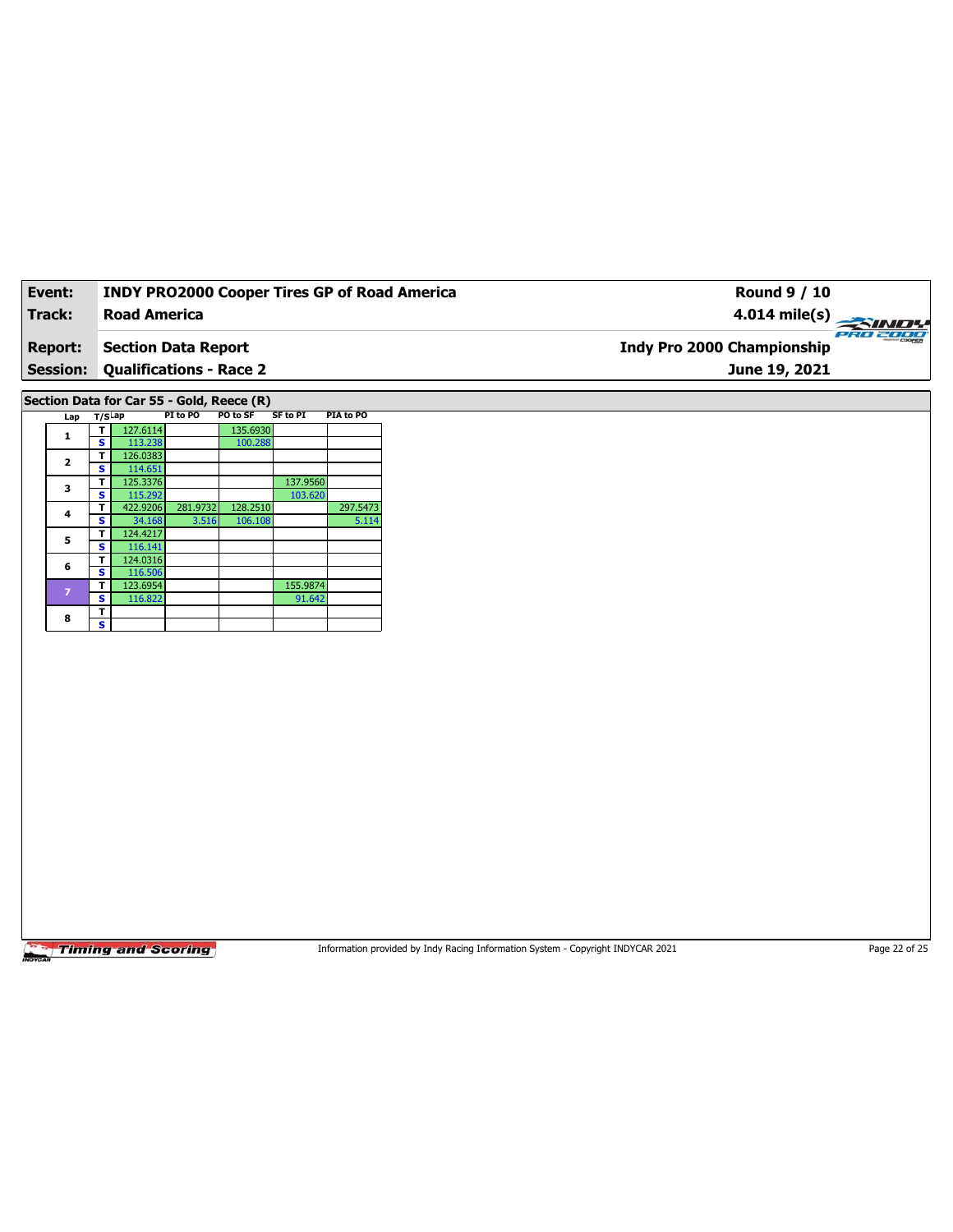| Event:         | <b>INDY PRO2000 Cooper Tires GP of Road America</b> |          |          |          |          |                 |          |                 |          |                 | <b>Round 9 / 10</b>        |                                     |                         |
|----------------|-----------------------------------------------------|----------|----------|----------|----------|-----------------|----------|-----------------|----------|-----------------|----------------------------|-------------------------------------|-------------------------|
| Track:         | <b>Road America</b>                                 |          |          |          |          |                 |          |                 |          |                 |                            |                                     | $4.014 \text{ mile(s)}$ |
| <b>Report:</b> | <b>Section Data Report</b>                          |          |          |          |          |                 |          |                 |          |                 | Indy Pro 2000 Championship |                                     | PRO 2000                |
|                | <b>Session: Qualifications - Race 2</b>             |          |          |          |          |                 |          |                 |          |                 | June 19, 2021              |                                     |                         |
|                |                                                     |          |          |          |          |                 |          |                 |          |                 |                            |                                     |                         |
|                | Section Data for Car 91 - Eves, Braden              |          |          |          |          |                 |          |                 |          |                 |                            |                                     |                         |
|                | $1.45$ $T/C$ $112.50$ $113.50$ $114.50$ $55.50$     | SF to 11 | T1 to T2 | 12 to 13 | T3 to T4 | <b>14 to 15</b> | T5 to T6 | <b>I6 to 17</b> | 17 to 18 | <b>TR to TQ</b> | TQ to T10                  | <b>T10</b> to T11 <b>T11</b> to T12 |                         |

| Lap |              |        | $T/SI12$ to I13 I13 to I14 I14 to SF |         | SF to I1 | I1 to I2 | I2 to I3 | I3 to I4 | 14 to 15 | I5 to I6 | 16 to 17 | I7 to I8 | I8 to 19 | <b>I9 to I10</b> | I10 to I11 | I11 to I12 |
|-----|--------------|--------|--------------------------------------|---------|----------|----------|----------|----------|----------|----------|----------|----------|----------|------------------|------------|------------|
|     | T I          | 5.6074 | 4.2171                               | 7.5674  | 5.8767   | 10.0786  | 9.5304   | 12.4051  | 11.0196  | 11.9349  | 8.2511   | 12.0605  | 8.0951   | 8.1239           | 9.0622     | 4.1203     |
|     | s l          | 93.626 | 104.768                              | 128.302 | 143.169  | 117.441  | 98.727   | 135.373  | 92.191   | 94.890   | 92.798   | 111.314  | 138.383  | 147.209          | 89.608     | 116.993    |
|     | $\mathbf{T}$ | 5.5120 | 4.1599                               | 7.4702  | 5.8443   | 9.9314   | 9.3576   | 12.3189  | 10.9017  | 11.6819  | 8.0857   | 11.8120  | 8.0291   | 8.0862           | 8.9083     | 4.0872     |
|     | s.           | 95.247 | 106.209                              | 129.971 | 143.963  | 119.181  | 100.550  | 136.320  | 93.188   | 96.945   | 94.696   | 113.656  | 139.521  | 147.895          | 91.156     | 117.940    |
|     | Τ.           | 5.4309 | 288.6122                             |         |          |          | 10.0116  | 12.5044  | 11.3198  | 12.1263  | 8.3236   | 12.0773  | 8.1241   | 8.1879           | 8.8829     | 4.0804     |
|     | s.           | 96.669 | 1.531                                |         |          |          | 93.982   | 134.298  | 89.746   | 93.392   | 91.989   | 111.159  | 137.889  | 146.058          | 91.417     | 118.137    |
| 4   |              |        |                                      | 7.4558  | 5.8664   | 9.8528   | 9.2754   | 12.3335  | 10.7641  | 11.5378  | 7.9943   | 11.7531  | 8.0271   | 8.0960           | 8.7625     | 4.0905     |
|     | s            |        |                                      | 130.222 | 143.421  | 120.132  | 101.441  | 136.159  | 94.379   | 98.156   | 95.778   | 114.225  | 139.556  | 147.716          | 92.673     | 117.845    |
|     | Τ.           | 5.2841 | 4.0553                               | 7.4431  | 5.8664   | 9.7961   | 9.1110   | 12.2641  | 10.6030  | 11.5294  | 7.9251   | 11.6849  | 8.0298   | 8.0919           | 8.7967     | 4.0810     |
|     | s.           | 99.355 | 108.948                              | 130.444 | 143.421  | 120.827  | 103.272  | 136.930  | 95.813   | 98.227   | 96.615   | 114.892  | 139.509  | 147.791          | 92.313     | 118.119    |
| 6   | Τ.           | 5.2569 | 4.0422                               | 7.4310  | 5.8655   | 9.7298   | 9.0187   | 12.2334  | 10.6598  | 11.5062  | 7.9201   | 11.6631  | 8.0174   | 8.0871           | 8.7550     | 4.0823     |
|     | s.           | 99.869 | 109.301                              | 130.657 | 143.443  | 121.651  | 104.329  | 137.273  | 95.303   | 98.425   | 96.676   | 115.107  | 139.725  | 147.879          | 92.752     | 118.082    |
|     | T.           | 5.2741 | 4.0414                               | 7.4379  | 5.8658   | 9.6972   | 9.0211   | 12.3204  | 10.5880  | 11.5059  | 7.8727   | 11.6287  | 7.9882   | 8.0402           | 8.7024     | 4.0747     |
|     | S            | 99.543 | 109.323                              | 130.535 | 143.435  | 122.060  | 104.301  | 136.304  | 95.949   | 98.428   | 97.258   | 115.447  | 140.235  | 148.741          | 93.313     | 118.302    |
| 8   | T.           | 5.2915 | 4.0546                               | 7.4641  | 5.8777   | 9.7443   | 9.1217   | 12.2415  | 10.5572  | 11.4729  | 7.8475   | 11.5865  | 7.9933   | 8.0638           | 8.7056     | 4.0821     |
|     | s.           | 99.216 | 108.967                              | 130.077 | 143.145  | 121.470  | 103.151  | 137.1821 | 96.229   | 98.711   | 97.570   | 115.868  | 140.146  | 148.306          | 93.279     | 118.088    |
| 9   | T.           | 5.5348 |                                      |         |          |          |          |          |          |          |          |          |          |                  |            |            |
|     | s l          | 94.854 |                                      |         |          |          |          |          |          |          |          |          |          |                  |            |            |

Information provided by Indy Racing Information System - Copyright INDYCAR 2021 Page 23 of 25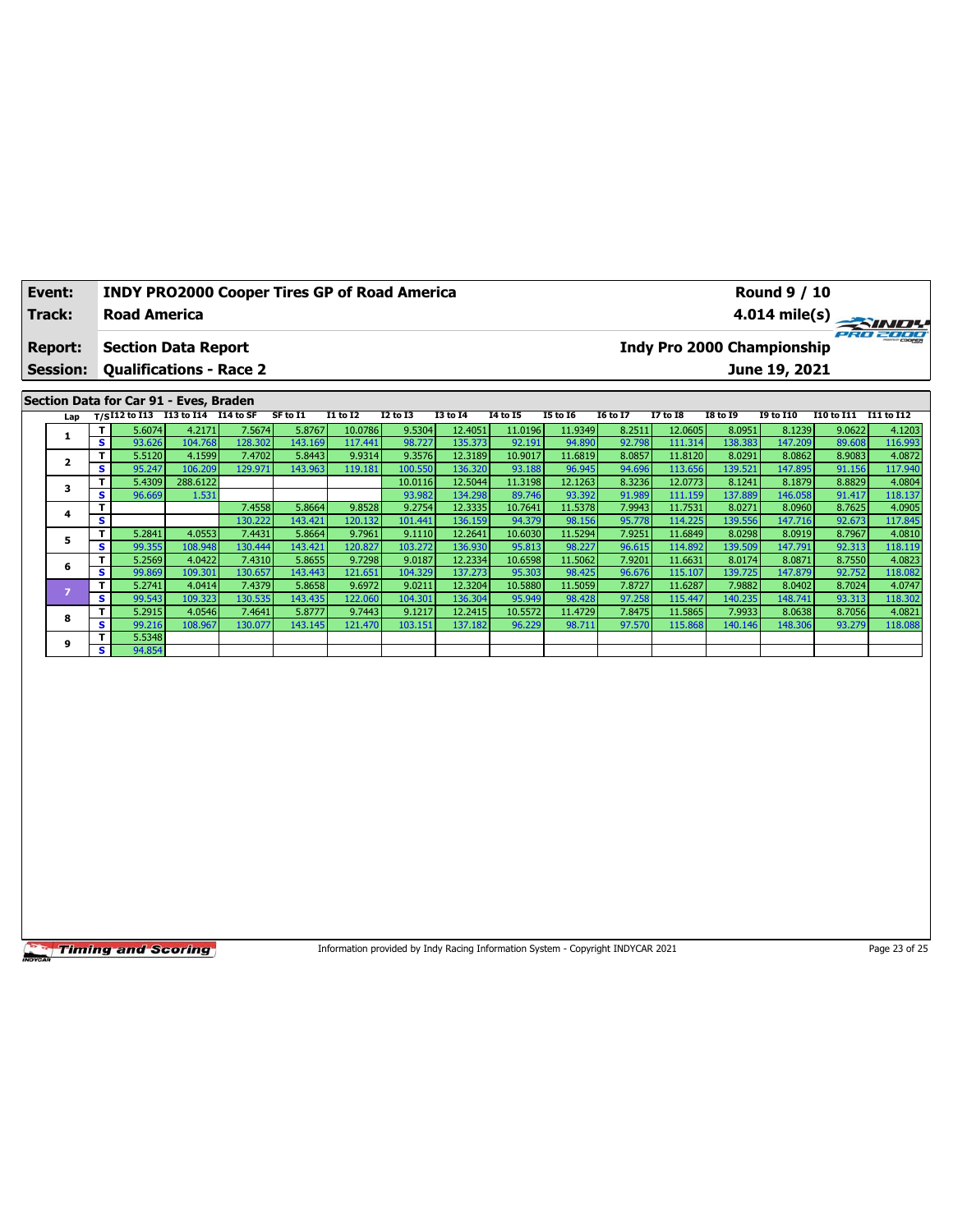| Event:          | <b>INDY PRO2000 Cooper Tires GP of Road America</b> | <b>Round 9 / 10</b>                           |
|-----------------|-----------------------------------------------------|-----------------------------------------------|
| Track:          | Road America                                        | $4.014 \text{ mile(s)}$                       |
| <b>Report:</b>  | Section Data Report                                 | PRO 2000<br><b>Indy Pro 2000 Championship</b> |
| <b>Session:</b> | <b>Qualifications - Race 2</b>                      | June 19, 2021                                 |

**Section Data for Car 91 - Eves, Braden**

| Lap                     | T/SLap |          | PI to PO                                                                                                     | PO to SF |                                           | PIA to PO |
|-------------------------|--------|----------|--------------------------------------------------------------------------------------------------------------|----------|-------------------------------------------|-----------|
| 1                       | т      | 127.9503 |                                                                                                              | 135.2438 |                                           |           |
|                         | s      | 112.938  |                                                                                                              | 100.621  |                                           |           |
| $\overline{\mathbf{2}}$ | т      | 126.1864 |                                                                                                              |          | 137.6488                                  |           |
|                         | s      |          |                                                                                                              |          | SF to PI<br>103.851<br>168.1053<br>85.036 |           |
| 3                       | т      |          | 114.516<br>284.6153<br>145.7816<br>127.1128<br>50.772<br>6.800<br>107.058<br>125.2371<br>115.384<br>124.5619 |          | 161.3061                                  |           |
|                         | S      |          |                                                                                                              |          |                                           | 9.434     |
|                         | т      |          |                                                                                                              |          |                                           |           |
| 4                       | S      |          |                                                                                                              |          |                                           |           |
|                         | т      |          |                                                                                                              |          |                                           |           |
| 5                       | s      | 116.010  |                                                                                                              |          |                                           |           |
| 6                       | т      | 124.2685 |                                                                                                              |          |                                           |           |
|                         | s      | 116.284  |                                                                                                              |          |                                           |           |
| $\overline{z}$          | т      | 124.0587 |                                                                                                              |          |                                           |           |
|                         | s      | 116.480  |                                                                                                              |          |                                           |           |
| 8                       | т      | 124.1043 |                                                                                                              |          |                                           |           |
|                         | S      | 116.438  |                                                                                                              |          |                                           |           |
| 9                       | т      |          |                                                                                                              |          |                                           |           |
|                         | s      |          |                                                                                                              |          |                                           |           |

**Timing and Scoring** 

Information provided by Indy Racing Information System - Copyright INDYCAR 2021 Page 24 of 25